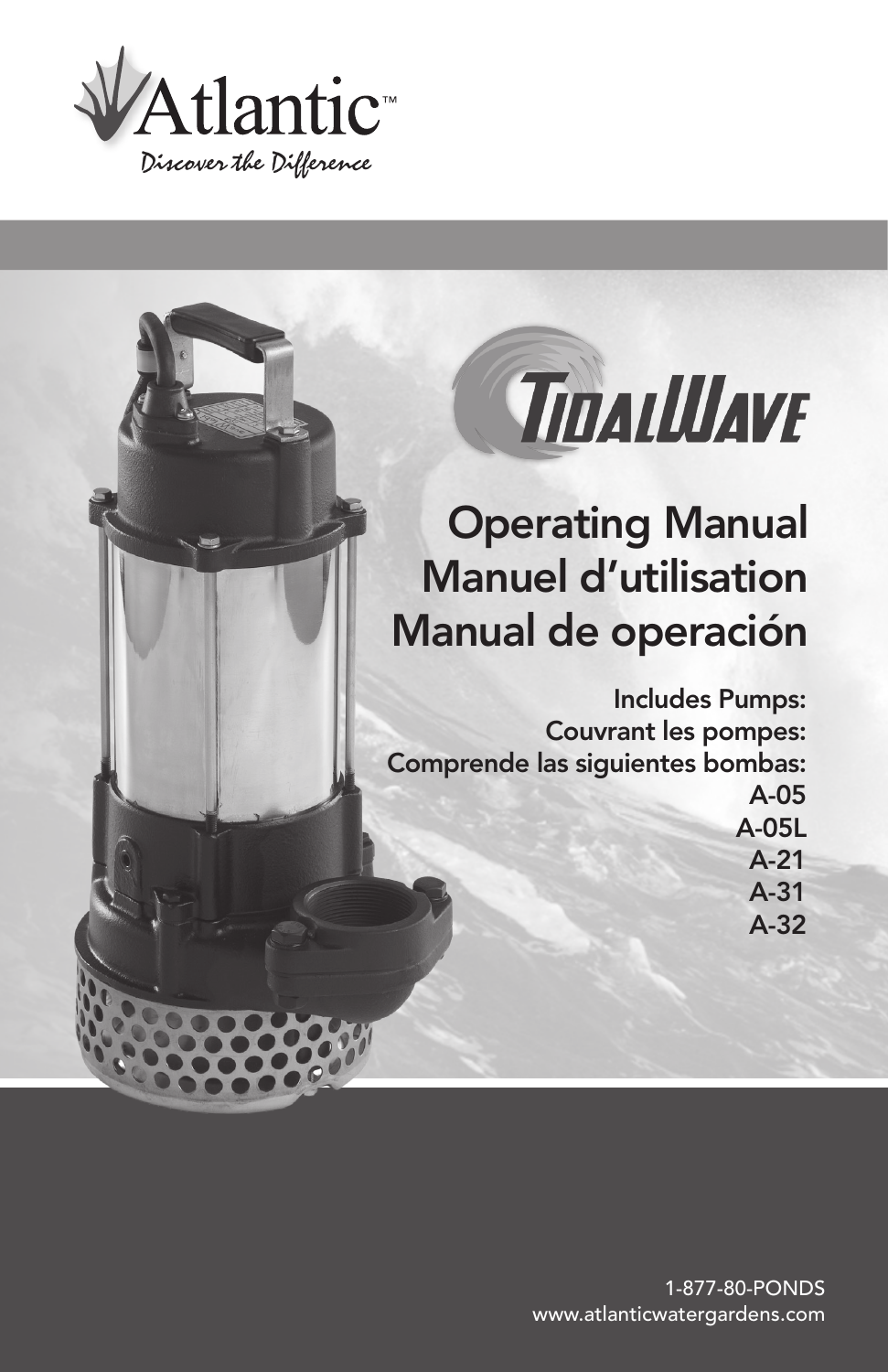## Introduction

Thank you for selecting the TidalWave A-05/A-05L/A-21/A-31/A-32 series pumps. Before using this pump please take a moment to review this manual.

To avoid an accident do not use the pump in any way other than as described in this manual. Please note the manufacturer cannot be responsible for accidents arising because the product was not used as prescribed. After reading this manual keep it as a reference in case questions arise during use. Using the pump in a manner that is not prescribed will void the warranty.

| Model #       | <b>Max</b><br>ß | 10'               | 15'  | 20'  | 25'  | 30'  | 35'             | 40'            | 45'  | 50'  | 55'  | 60' |
|---------------|-----------------|-------------------|------|------|------|------|-----------------|----------------|------|------|------|-----|
|               |                 |                   |      |      |      |      |                 |                |      |      |      | Ш   |
| A-05 (gph)    |                 | 3165 2840         | 2500 | 2155 | 1875 | 1455 | 935             | 320            |      |      |      |     |
| (gpm)         | 53              | 47                | 42   | 36   | 31   | 24   | 16              | 5 <sub>1</sub> |      |      |      |     |
| $A-05L$ (gph) | 5040            | 4320              | 3600 | 2820 | 1920 | 840  |                 |                |      |      |      |     |
| (gpm)         | 84              | 72                | 60   | 47   | 32   | 14   |                 |                |      |      |      |     |
| A-21 (gph)    | 5810            | 5325              | 4824 | 4335 | 3770 | 3140 | 2400            | 530            | 540  |      |      |     |
| (gpm)         | 97              | 89                | 80   | 72   | 63   | 52   | 40              | 26             | 9    |      |      |     |
| $A-31$ (gph)  | 9300            | 8150              | 6830 | 5535 | 4120 | 2535 | 625             |                |      |      |      |     |
| (gpm)         | 155             | 136               | 114  | 92   | 68   | 42   | 13 <sup>°</sup> |                |      |      |      |     |
| A-32 (gph)    |                 | 12000 11040 10440 |      | 9780 | 9000 | 8280 | 7560            | 6780           | 5580 | 4920 | 3890 |     |
| (gpm)         | 200             | 184               | 174  | 163  | 150  | 138  | 126             | 113            | 98   | 82   | 38   |     |

\* Operating pumps outside of the recommended range may cause bearing damage and premature failure.



Best Efficiency Point

Recommended Operating Range

Do Not Operate Range

## Prior to Operation and Installation

- When the pump is delivered, perform the following checks:
	- Check for any damage to pump and power cable that may have occurred during the shipment.
	- Check the model number to make sure it is the product that was ordered and verify the voltage and frequency are correct.

## **Caution**

• DO NOT operate this product under any condition other than those for which it is specified. Failure to observe this precaution can lead to electrical shock or leakage, fire, water leakage or other problems.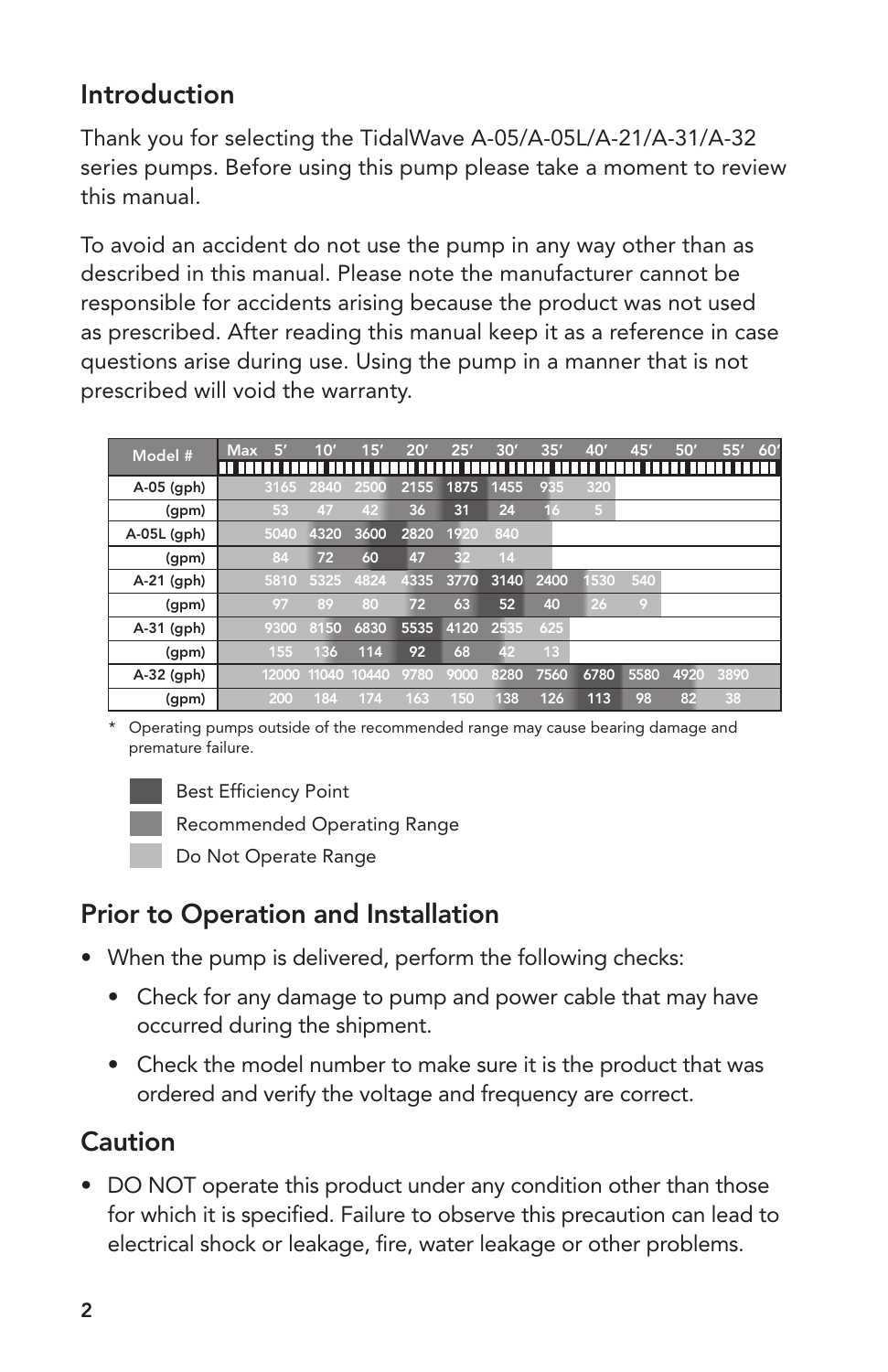- A-05/A-05L/A-21/A-31 pumps require a single phase 115 volt / 60 hz power supply. A-32 pump requires a single phase 230 volt / 60 hz power supply. Always verify that the supplied power meets the requirements listed on the upper pump cover.
- DO NOT apply any paint over the stainless steel motor body. Reduced cooling ability will result in overheating, overloading, undesirable performance reductions, periodic auto shut-off and pump malfunction.
- Never place your hand or any object in or near the inlet opening while this equipment is operating. If pump inlet is clogged, always turn off the power supply, fuse box or circuit breaker and wait until the motor is completely stopped before attempting to remove any clogged material.
- Please make sure that the power plug and the AC outlet receptacle is protected and away from water or pump discharge hose to prevent accidental electric shock or short circuit.
- Always operate the pump completely submerged in water.
- Avoid dry operation, which will not only lower performance but can cause the pump to overheat/malfunction, leading to electrical leakage, shock or premature failure.
- • CAUTION: THIS PUMP IS TO BE USED IN A CIRCUIT PROTECTED BY A GROUND CIRCUIT INTERRUPTER.
- CAUTION: THIS PUMP HAS BEEN EVALUATED FOR USE IN WATER ONLY.

## Before You Start

- Check the model name plate to make sure once again that the product is of the correct voltage and frequency rating.
- The setting on the circuit breaker or other overload protector should be made in accordance with the rated currency of the pump.
- Turn off the power supply or circuit breaker before inserting the power supply plug to avoid electrical shock, shorting, or unexpected starting of the pump, which could lead to injury.
- Never operate the pump while it is suspended in air. The recoil may result in injury or other major accident.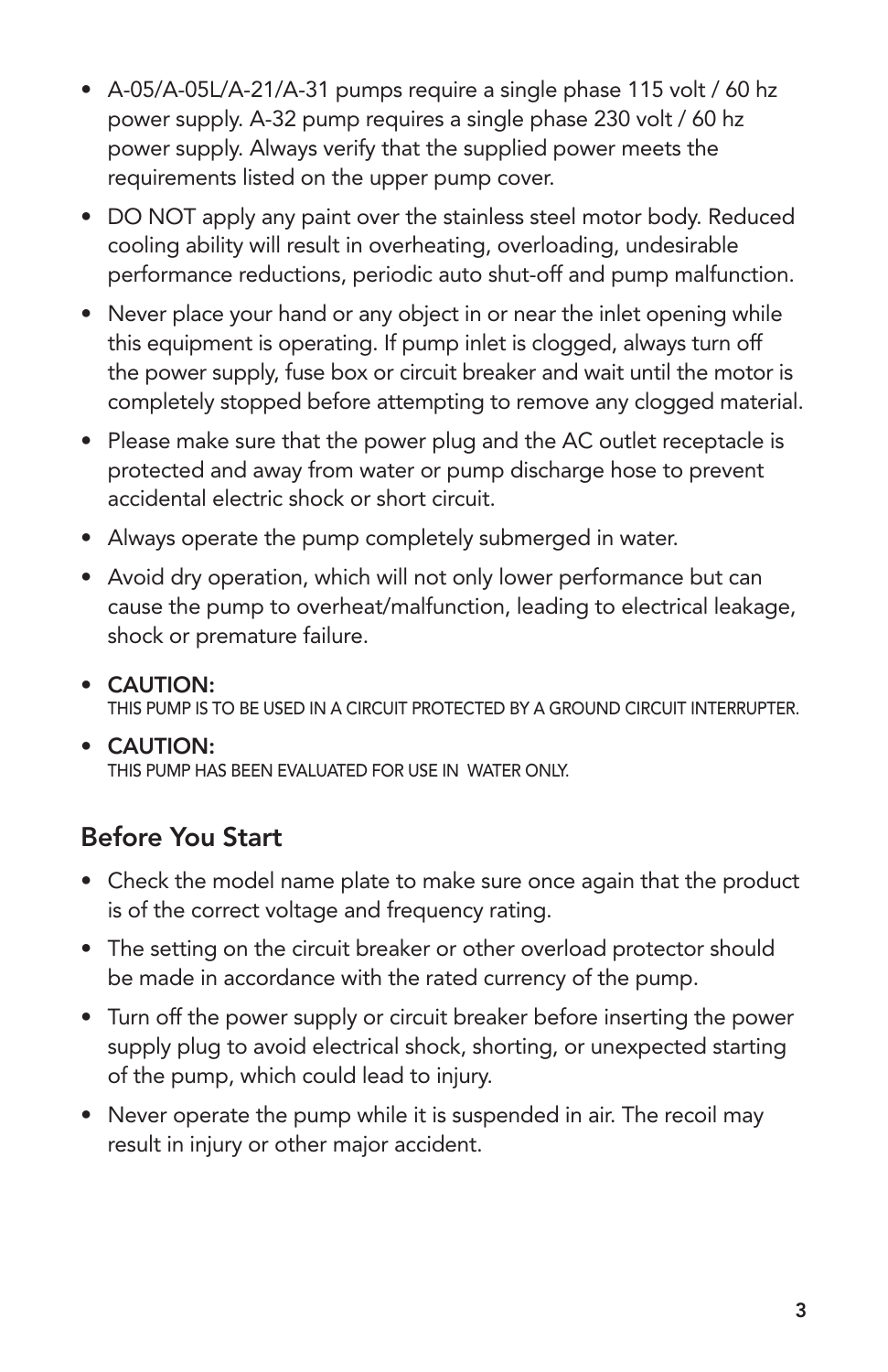## Electrical Safety

- Electrical wiring should be installed by a qualified electrician in accor- dance with all applicable safety regulations. Incorrect wiring can lead to a pump malfunction, electrical shock or fire.
- Pumps should operate on a designated, circuit rated at 15 Amps (minimum).
- Pump must be protected by a ground fault circuit interrupter (GFCI).
- Pump must be plugged into a standard, properly grounded, three pronged outlet.
- Do not cut the electrical cable. If a cable with cut insulation or other damage is submerged in water, there is danger of water seeping into the pump motor and causing a short. This may result in damage to the pump, electrical shock or fire. Altering the electrical cable in any way will void the warranty.
- Never move or handle the pump by pulling on the electrical cable. Make sure the electrical cable does not become excessively bent or twisted, does not rub against a structure in a way that might damage it, and does not come in contact with heated surfaces.

## **Operation**

- In case of a power outage, turn off the power to the pump to avoid having it start unexpectedly when the power is restored.
- Pay careful attention to the water level while the pump is operating. Dry operation may cause the pump to malfunction. Pump must always operate while fully submersed.
- In case of very excessive vibration, unusual noise or odor, turn off the power immediately and consult with your nearest dealer. Continuing to operate the pump under abnormal conditions may result in electrical leakage, electrical shock or fire.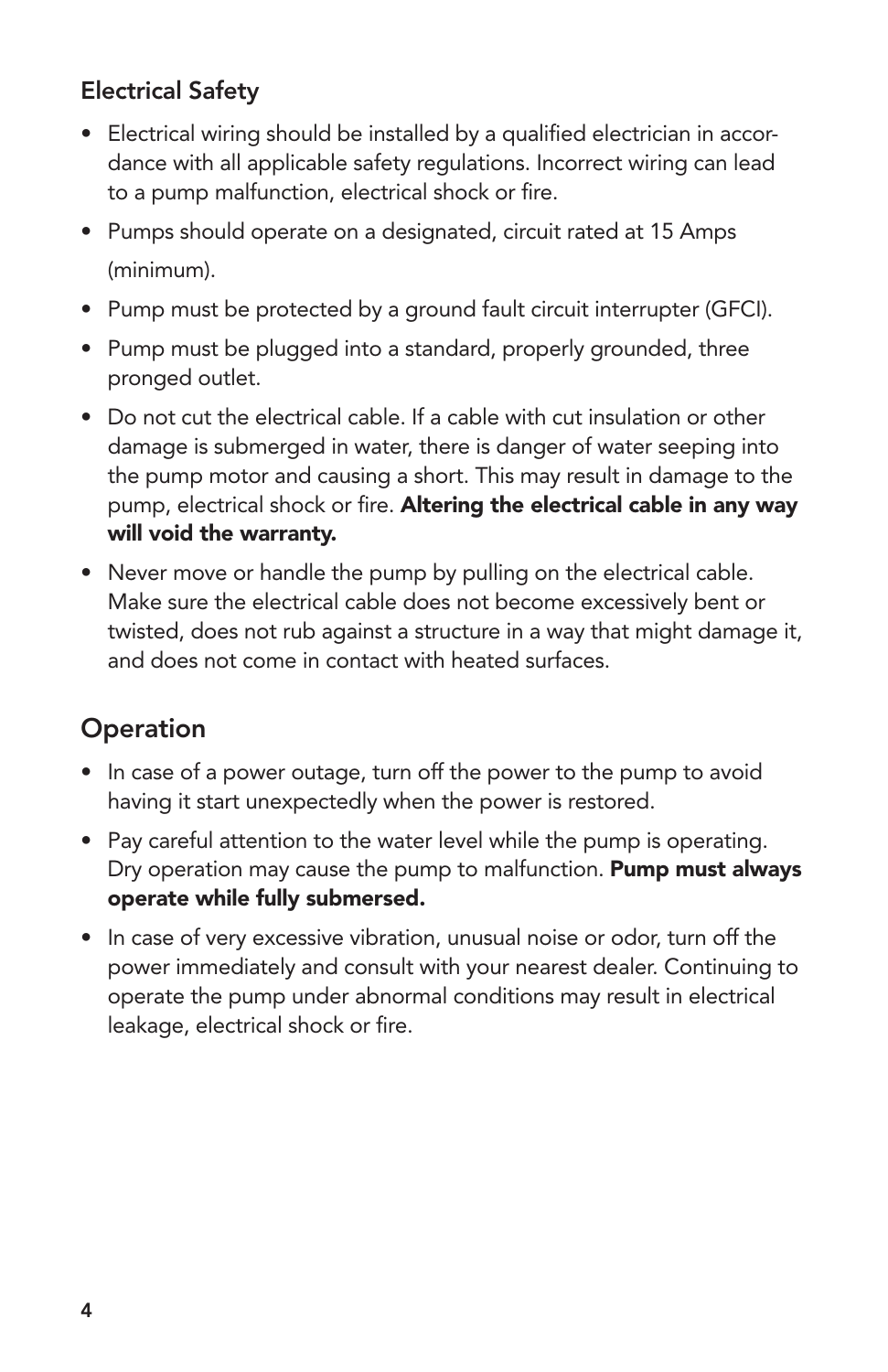## Motor Protection System

- The pump has a built-in motor protection system. The following reasons may cause the pump to stop automatically regardless of water level.
	- Motor overheating
	- Excessive current
	- ▶ Change in voltage polarity
	- Open-phase operation or operation under constraint
- Repeating cycles of stopping and restarting will damage the water pump. Do not continue operation at low lift, low water level, or while the inlet is clogged with debris. Not only will performance suffer, but also such conditions may cause noise, heavy vibration, and pump failure.

## Maintenance and Inspection

- Regular maintenance and inspections are a necessity for continued efficient functioning. If any abnormal conditions are noticed, refer to the section on Troubleshooting and take corrective measures immediately.
- During or after the warranty period, the customer is NOT to disassemble the pump for any reason.

## Monthly Inspection

- Check for any drop in performance. Reduced performance is usually caused by debris blocking the intake screen.
- Detach the power cable from the receptacle and turn off the power supply (circuit breaker).
- Disconnect the pump discharge and remove the pump from the water.
- Remove any accumulated debris from the surface of the pump, inlet screen and impeller.
- • Make sure all nuts and bolts are fastened securely.
- Do not disassemble the pump for any reason. Disassembly will void the pump warranty. Refer operating and maintenance problems to a qualified technician.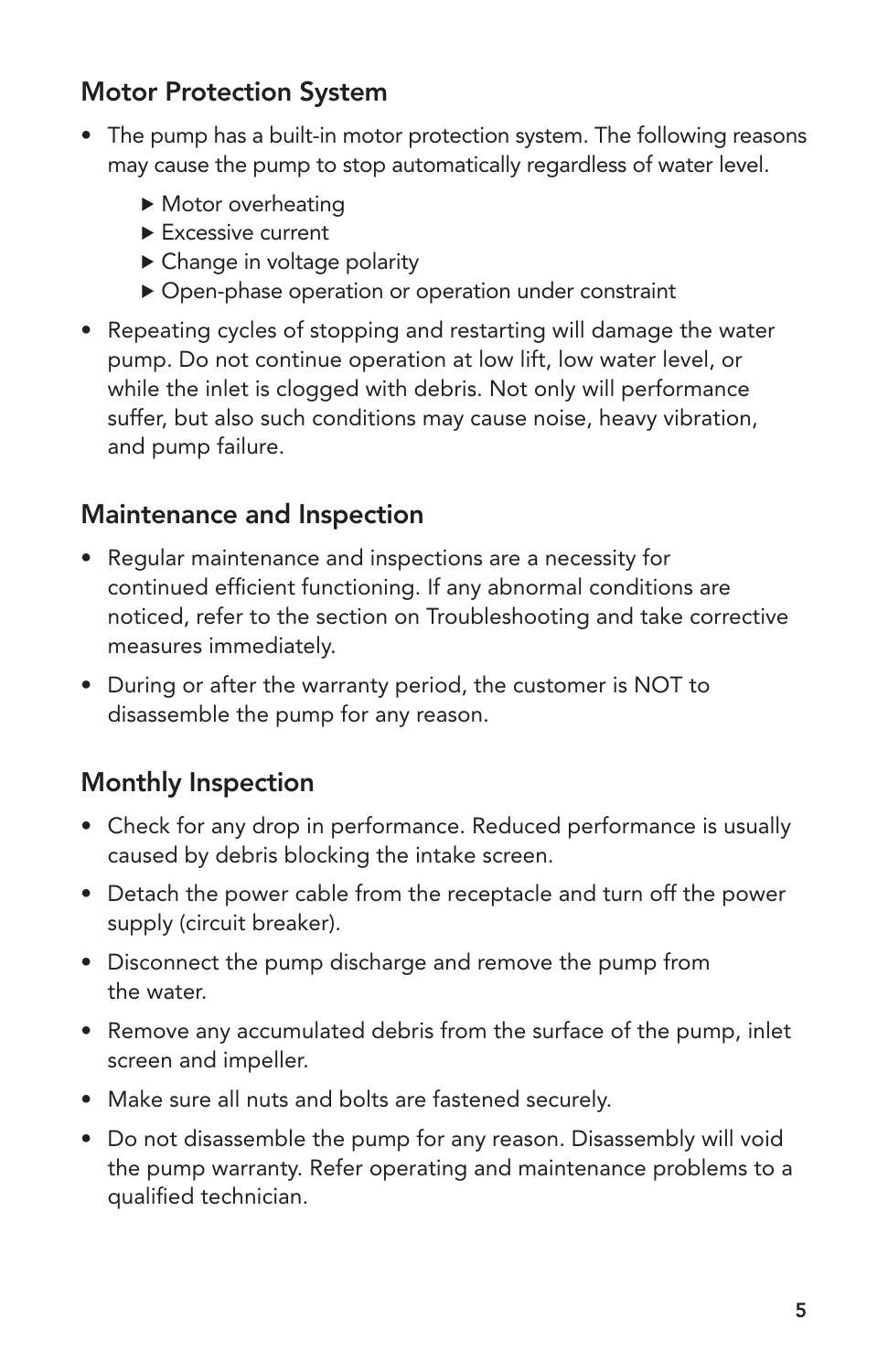## **Winterizing**

- Under no circumstances should the pump be left in frozen water.
- When the pump is out of use for an extended period, wash it and dry it thoroughly, then store it indoors.

Note: Always run a test operation before putting the pump back into operation. When the pump is left installed in water it should be run at regular intervals (about once per week).

## **Warranty**

All A-Series Pumps carry a two-year limited warranty. This limited warranty is extended solely to the original purchaser commencing from the date of original purchase receipt and is void if any of the following apply:

- The pump has been run while not fully submersed causing the thermal protection to trip. Skimmers using inadequate vertical filtration may create "run dry" conditions.
- The pump was not run on a dedicated circuit.
- The cord has been cut or altered.
- The pump has been misused or abused.
- Serial number tag has been removed.
- The pump has been fully or partially disassembled.

## Warranty Claims

• In case of warranty claims, pump should be returned to place of purchase accompanied by original receipt.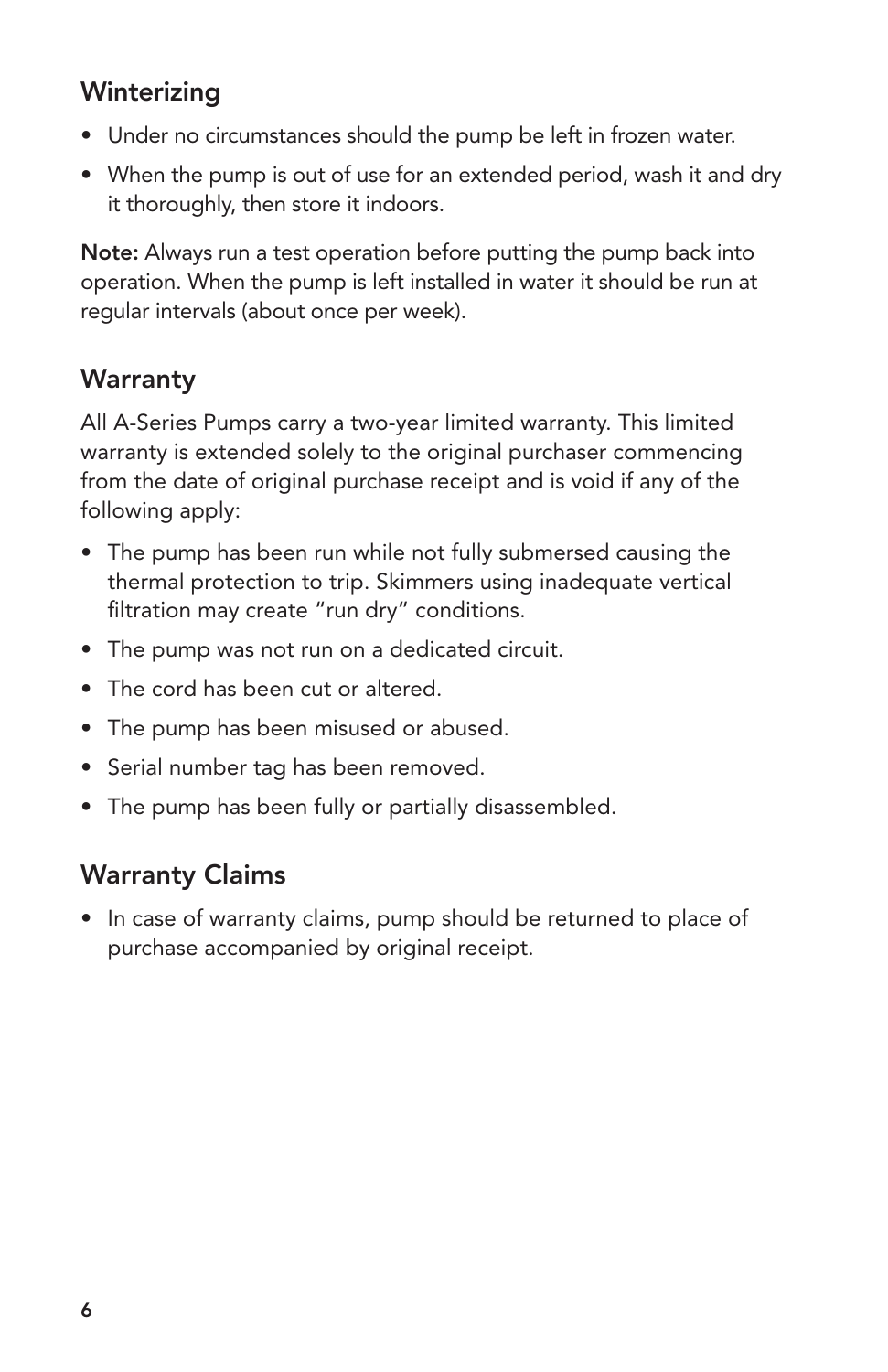| NO.            | <b>Description</b>          |
|----------------|-----------------------------|
| 1              | Handle                      |
| 2              | Cable                       |
| 3              | Epoxy Cable Base            |
| $\overline{4}$ | <b>Upper Cover</b>          |
| 5              | Autocut                     |
| 6              | <b>Ball Bearing (upper)</b> |
| 7              | Shaft                       |
| 8              | Stator                      |
| 9              | Rotor                       |
| 10             | <b>Ball Bearing (lower)</b> |
| 11             | <b>Motor Case</b>           |
| 12             | <b>Bearing Bracket</b>      |
| 13             | Lubricant                   |
| 14             | Mechanical Seal             |
| 15             | Seal Bracket                |
| 16             | Lip Seal                    |
| 17             | Impeller                    |
| 18             | Flange                      |
| 19             | Casing                      |
| 20             | Strainer                    |





|          | A-05             | A-05L            | $A-21$           | $A-31$ | $A-32$           |
|----------|------------------|------------------|------------------|--------|------------------|
| A,       | 9"               | 10"              | 10"              | 11"    | 15"              |
| B        | $7\frac{1}{2}$ " | $8\frac{1}{2}$ " | $8\frac{1}{2}$ " | 9''    | 13''             |
| <b>C</b> | $6\frac{1}{4}$ " | 7"               | 7"               | 7"     | $8\frac{1}{2}$ " |
| D        | 15"              | 17''             | 17''             | 18"    | 23''             |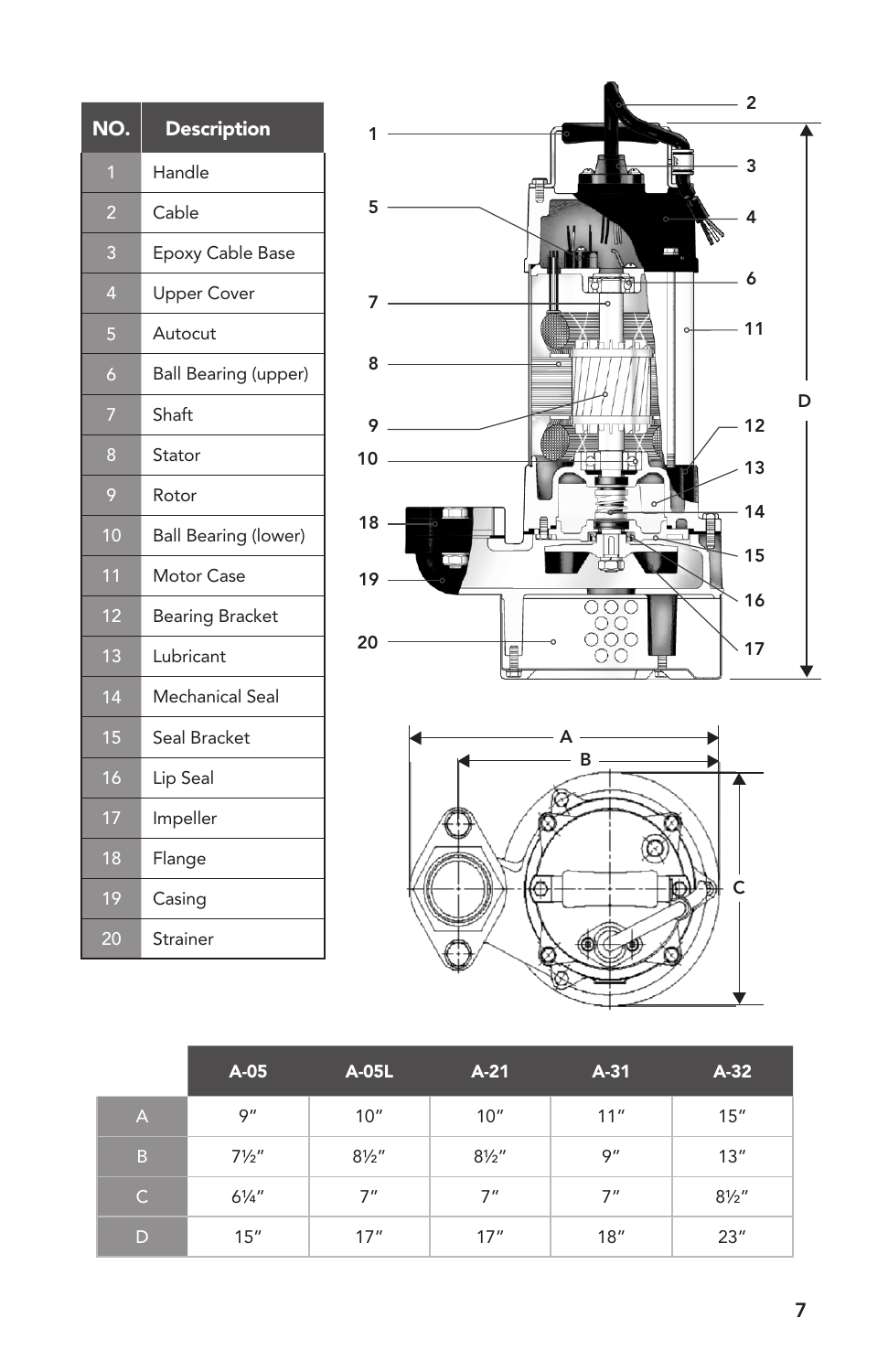## Troubleshooting Guide

Always turn off power before inspecting the pump. Failure to observe this precaution can result in a serious accident.

Before ordering repairs, carefully read through this instruction booklet. If the problem persists, contact your dealer.

| Problem                                     | <b>Possible Cause</b>            | <b>Possible Solution</b>                                  |  |  |  |
|---------------------------------------------|----------------------------------|-----------------------------------------------------------|--|--|--|
|                                             | Power is off                     | Turn power on                                             |  |  |  |
|                                             | Power failure                    | Check power supply or<br>contact local power company      |  |  |  |
| Pump does<br>not start                      | Voltage drop/<br>Overload        | Check/Replace the GFI (Ground<br>Fault Interrupter)       |  |  |  |
|                                             | Power cord is not<br>connected   | Connect power cord                                        |  |  |  |
|                                             | Pump is<br>overheating           | Submerge pump/Raise water level/<br>Allow pump to cool    |  |  |  |
| Pump stops after<br>starting                | Power/Current<br>overload        | Check length/size of power cable.<br>Check or replace GFI |  |  |  |
|                                             | Impeller is blocked              | Remove debris from the<br>impeller chamber                |  |  |  |
|                                             | Air lock                         | Restart/Clean air valve                                   |  |  |  |
| Diminished<br>flow rate or<br>no water flow | Obstruction in pump<br>or piping | Clear obstruction                                         |  |  |  |
|                                             | Piping is too long               | Reduce length of pipe                                     |  |  |  |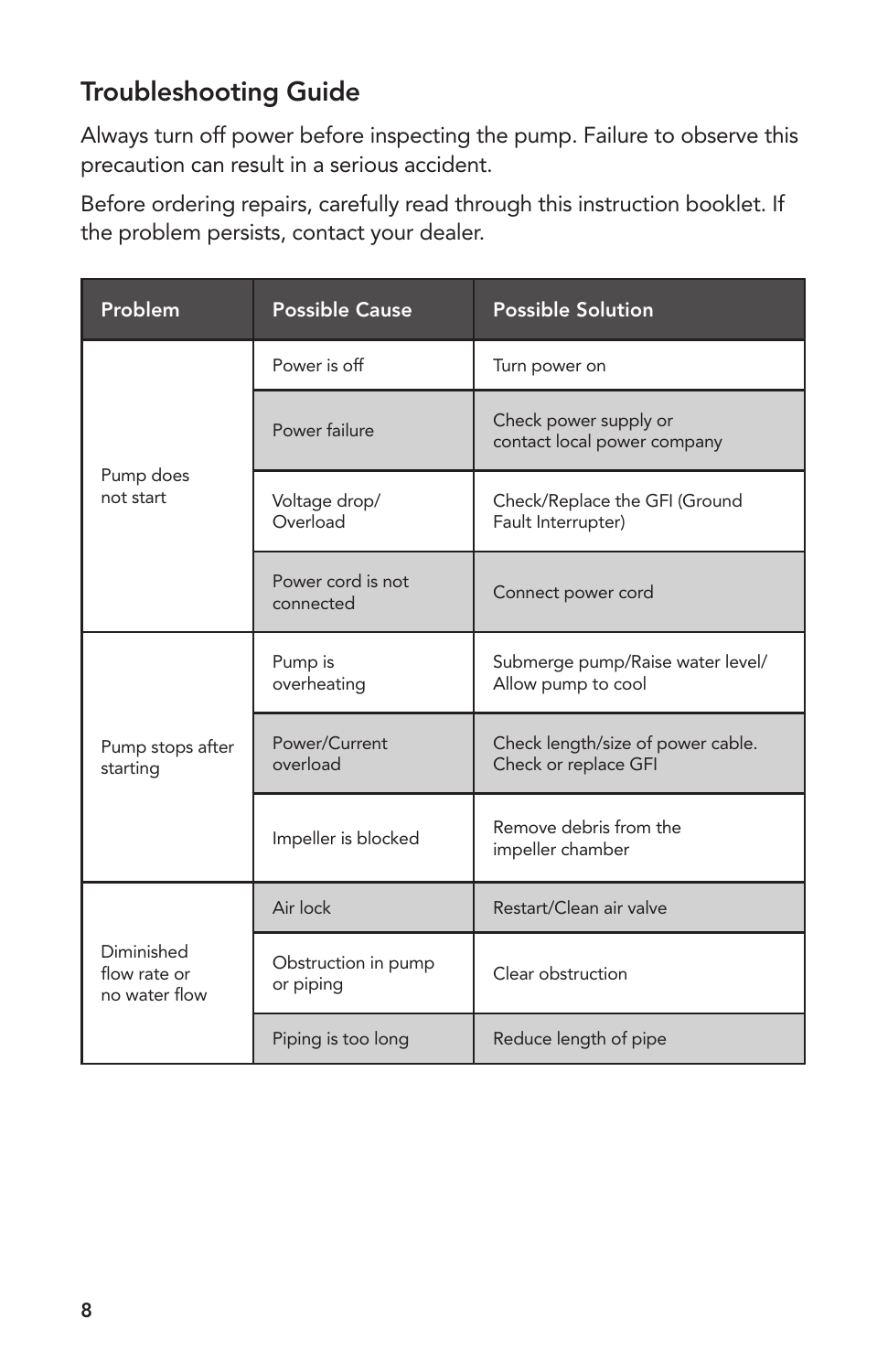## Introduction

Merci d'avoir sélectionné les pompes TidalWave des séries A-05/A-05L/A-21/A-31/A-32. Avant d'utiliser cette pompe, veuillez prendre un moment pour parcourir ce manuel.

Pour éviter un accident n'utilisez pas la pompe d'une façon autre que ce qui est décrit dans ce manuel. Veuillez noter que le constructeur ne peut pas être tenu pour responsable d'accidents survenant parce que le produit n'a pas été utilisé comme c'est prescrit. Après avoir lu ce manuel gardez-le comme référence en cas où vous auriez des interrogations durant l'utilisation. Le fait d'utiliser cette pompe d'une façon non prescrite annulera sa garantie.

| <b>Modèle</b> | <b>Max</b><br>5 | 10'  | 15'         | 20'  | 25'  | 30'  | 35'             | 40'            | 45'  | 50'  | 55'  | 60' |
|---------------|-----------------|------|-------------|------|------|------|-----------------|----------------|------|------|------|-----|
|               |                 |      |             |      |      |      |                 |                |      |      |      | п   |
| A-05 (gph)    | 3165            | 2840 | 2500        | 2155 | 1875 | 1455 | 935             | 320            |      |      |      |     |
| (gpm)         | 53              | 47   | 42          | 36   | 31   | 24   | 16              | 5 <sub>1</sub> |      |      |      |     |
| A-05L (gph)   | 5040            | 4320 | 3600        | 2820 | 1920 | 840  |                 |                |      |      |      |     |
| (qpm)         | 84              | 72   | 60          | 47   | 32   | 14   |                 |                |      |      |      |     |
| A-21 (gph)    | 5810            | 5325 | 4824        | 4335 | 3770 | 3140 | 2400            | 1530           | 540  |      |      |     |
| (gpm)         | 97              | 89   | 80          | 72   | 63   | 52   | 40              | 26             | O)   |      |      |     |
| $A-31$ (gph)  | 9300            | 8150 | 6830        | 5535 | 4120 | 2535 | 625             |                |      |      |      |     |
| (gpm)         | 155             | 136  | 114         | 92   | 68   | 42   | 13 <sup>°</sup> |                |      |      |      |     |
| A-32 (gph)    | 12000           |      | 11040 10440 | 9780 | 9000 | 8280 | 7560            | 6780           | 5580 | 4920 | 3890 |     |
| (gpm)         | 200             | 184  | 174         | 163  | 150  | 138  | 126             | 113            | 98   | 82   | 38   |     |

\* Faire fonctionner des pompes hors de la plage recommandée peut causer des dommages aux paliers et une défaillance prématurée.



Point de meilleure efficacité

Plage de travail recommandée

Plage où ne pas fonctionner

## Avant l'installation et la mise en fonctionnement

- • Quand la pompe est livrée, effectuez d'abord les contrôles suivants :
	- Vérifiez qu'il n'y a eu aucun dommage à la pompe et à son câble d'alimentation durant l'expédition.
	- • Vérifiez la référence de modèle, en vous assurant que c'est bien le produit que vous avez commandé, et vérifiez que la tension et la fréquence du secteur sont corrects.

## **Attention**

• NE faites PAS fonctionner ce produit dans n'importe quelle condition autre que celle pour laquelle il est spécifié. Ne pas observer ces précautions peut entraîner une commotion électrique, une fuite ou un départ d'incendie, ou d'autres problèmes.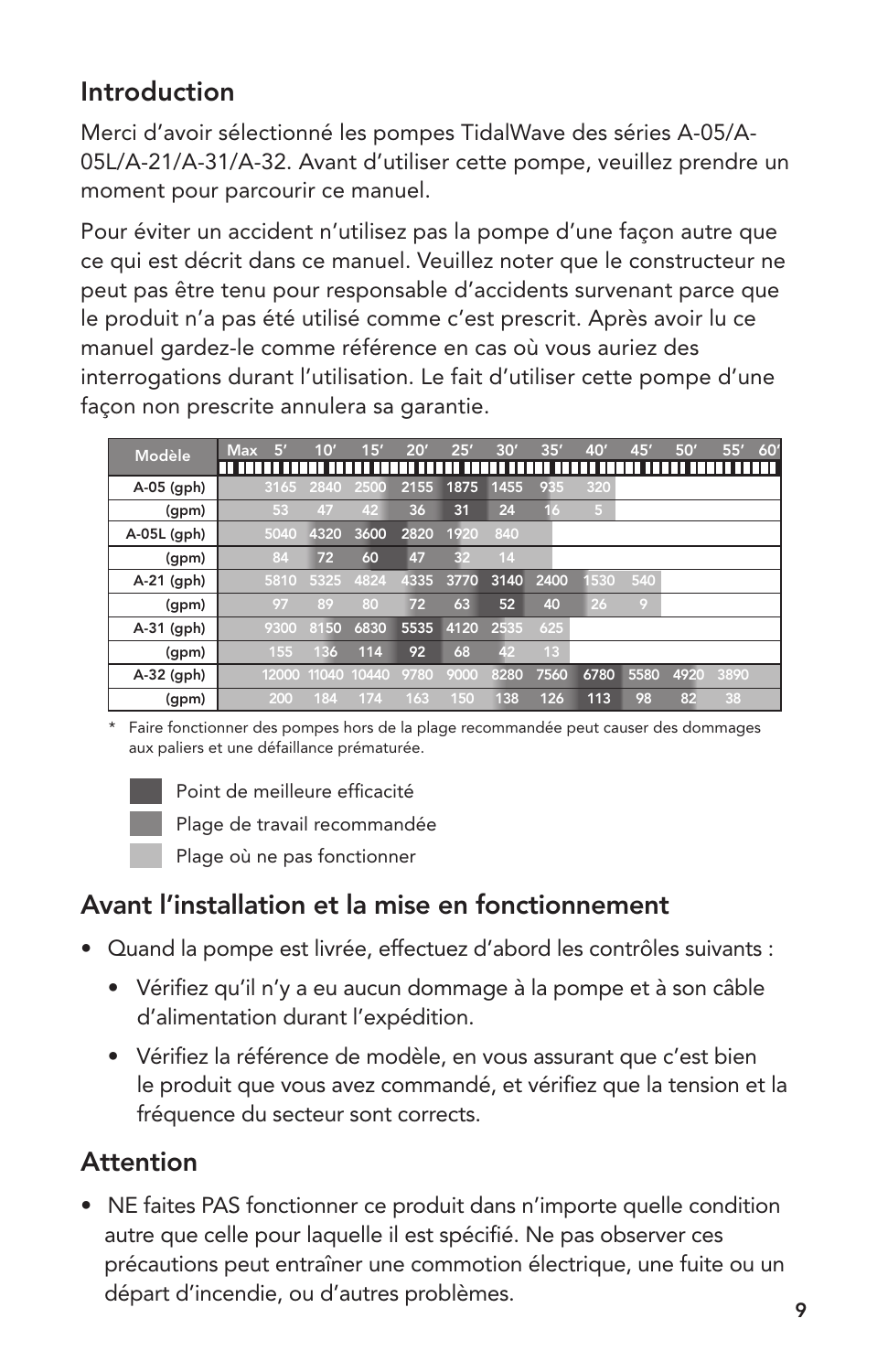- Les pompes A-05/A-05L/A-21/A-31 nécessitent une alimentation en secteur monophasé 115 volts / 60 Hz. La pompe A-32 nécessite une alimentation en secteur monophasé 230 volts / 60 Hz. Vérifiez toujours que le secteur fourni répond bien aux exigences listées sur le couvercle du haut de pompe.
- N'appliquez PAS une quelconque peinture sur le corps de moteur en acier inox. Une capacité de refroidissement réduite entraînera une surchauffe et une surcharge, causera des réductions de performance, des coupures périodiques automatiques, et un dysfonctionnement de la pompe.
- • Ne placez jamais vos mains sur n'importe quel objet près de l'ouverture d'aspiration pendant que l'équipement est en marche. Si l'entrée de la pompe est bouchée, coupez toujours l'alimentation secteur en amont au niveau des fusibles ou du disjoncteur, et attendez l'arrêt complet du moteur avant d'essayer d'éliminer les matières causant l'obstruction.
- • Veuillez vous assurer que la fiche d'alimentation et que la prise secteur sont protégées et à l'écart de l'eau et du tuyau d'évacuation de la pompe, pour éviter une commotion électrique ou un court-circuit accidentels.
- Faites toujours fonctionner la pompe complètement immergée dans l'eau.
- Évitez toute utilisation à sec, qui non seulement réduit la performance mais peut provoquer un échauffement et un dysfonctionnement de la pompe, entraînant une fuite ou une commotion électriques, ou une panne prématurée.

#### • ATTENTION: CETTE POMPE DOIT ETRE BRANCHEE A UNE DERIVATION PROTEGEE PAR UN DISJONCTEUR DIFFERENTIEL.

#### • ATTENTION: CETTE POMPE A ÉTÉ ÉVALUÉE POUR UTILISATION DANS DE L'EAU UNIQUEMENT.

## Avant de commencer

- Contrôlez la plaque signalétique pour vous assurer de nouveau que leproduit porte les indications correctes de tension et de fréquence secteur.
- • Le niveau de déclenchement du disjoncteur ou du dispositif de protection doit être défini en fonction du courant nominal tiré par la pompe.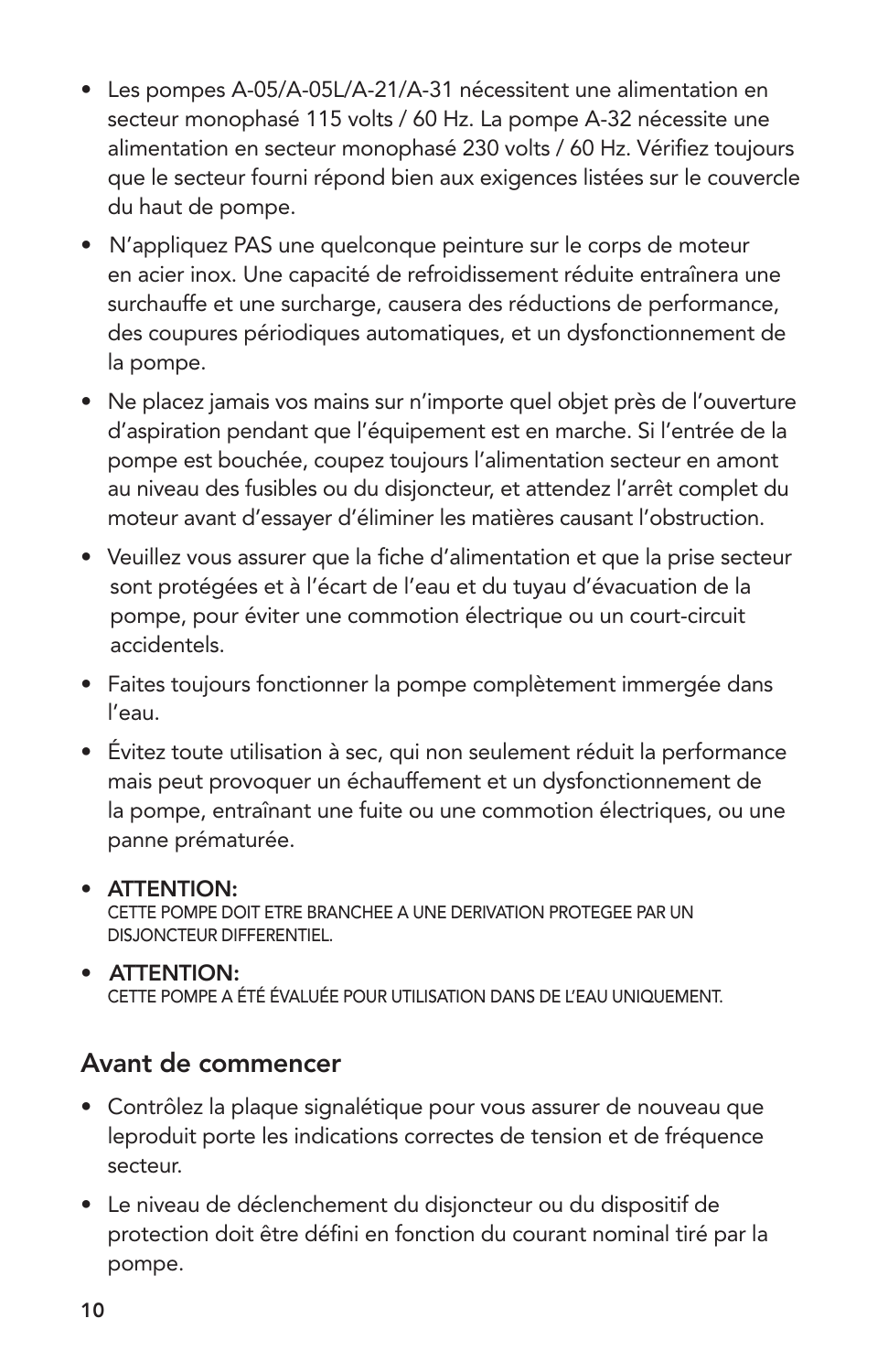- Coupez le secteur en amont ou au disjoncteur avant d'insérer la fiche d'alimentation pour éviter commotion électrique, court-circuit ou démarrage intempestif de la pompe, ce qui pourrait entraîner une blessure.
- Ne faites jamais fonctionner la pompe pendant qu'elle est suspendue en l'air. Son recul peut provoquer une blessure ou un autre accident grave.

## Sécurité électrique

- • Le câblage électrique doit être réalisé par un électricien qualifié en conformité avec toutes les réglementations de sécurité applicables. Un câblage incorrect peut causer un dysfonctionnement de la pompe, une commotion électrique ou un départ d'incendie.
- Les pompes doivent fonctionner sur un circuit secteur d'alimentation pouvant fournir 15 ampères (au moins).
- Une pompe soit être protégée par un interrupteur sur fuite à la terre (GFCI).
- Une pompe doit être branchée dans une prise secteur à trois broches standard correctement reliée à la terre.
- Ne coupez pas le câble électrique. Si un câble dont l'isolation est entaillée ou qui a subi des dommages est plongé dans l'eau, il y a un risque d'aspiration d'eau dans le moteur qui va causer un court-circuit. Cela peut entraîner des dommages pour la pompe, une commotion électrique ou un départ d'incendie. Le fait d'altérer d'une quelconque manière le câble électrique annulera la garantie.
- Ne déplacez ou portez jamais la pompe en la tenant par son câble électrique. Assurez-vous que le câble électrique ne devient pas excessivement plié ou tortillé, ne touche pas contre une structure d'une façon qui pourrait l'abîmer, et n'entre pas en contact avec des surfaces chaudes.

## Fonctionnement

- Dans le cas d'un arrêt du secteur, coupez l'alimentation vers la pompe afin d'éviter d'avoir un redémarrage soudain quand le secteur est restauré.
- Faites particulièrement attention au niveau de l'eau pendant le fonctionnement de la pompe. Une activation à sec peut causer un dysfonctionnement de la pompe. La pompe doit toujours fonctionner en étant totalement immergée.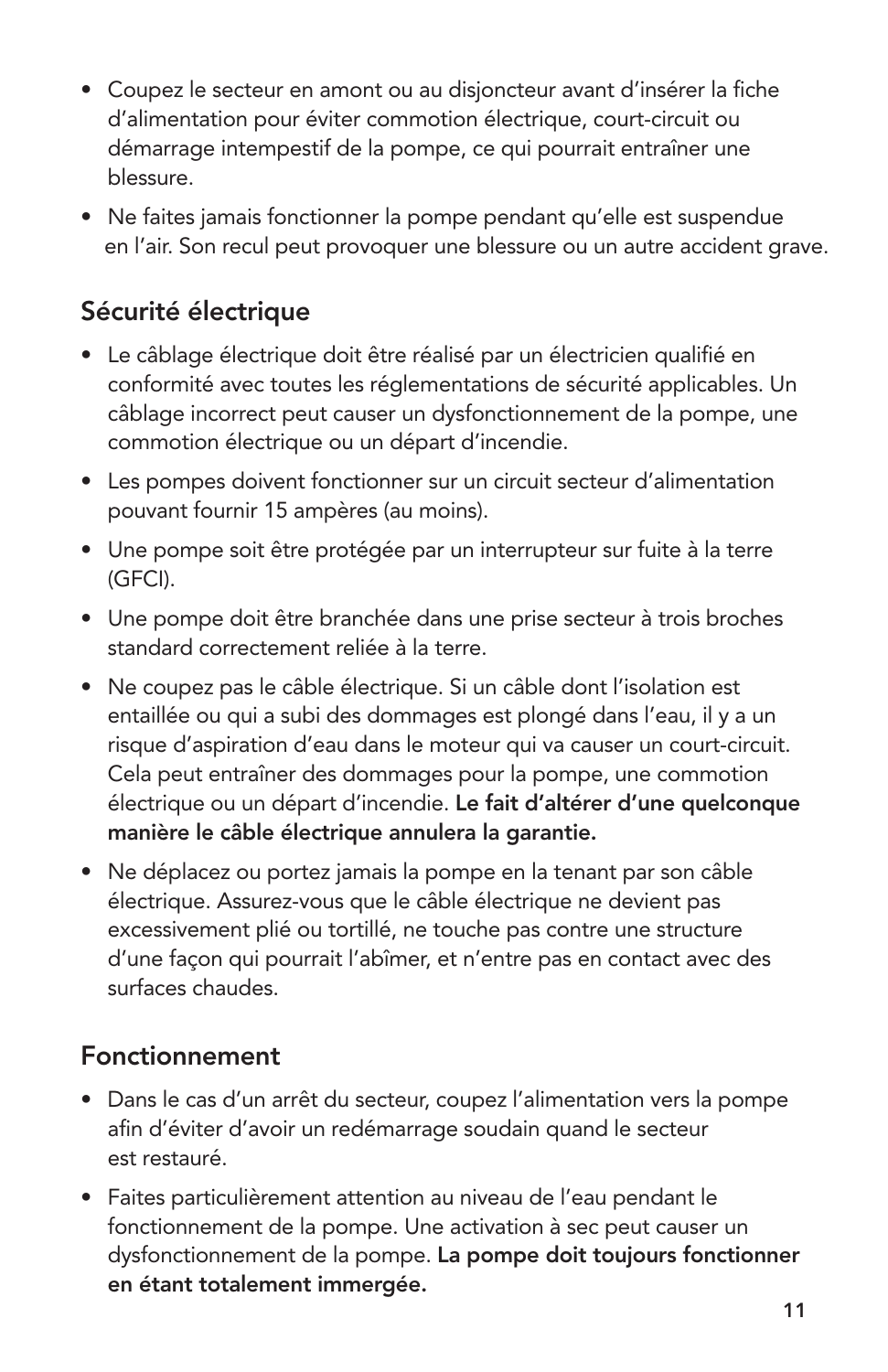• En cas de vibrations vraiment excessives, de bruit ou d'odeur inhabituels, coupez immédiatement l'alimentation et consulter votre revendeur le plus proche. Continuer à utiliser la pompe dans des conditions anormales peut entraîner une fuite électrique, une commotion électrique ou un départ d'incendie.

## Système de protection du moteur

- La pompe comporte un système de protection de son moteur intégré. Voici des raisons qui peuvent causer l'arrêt automatique de la pompe, quelque soit le niveau de l'eau :
	- Surchauffe du moteur
	- Courant excessif
	- Changement de polarité de tension
	- Fonctionnement en boucle ouverte et fonctionnement sous contrainte
- Des cycles répétitifs d'arrêts et démarrages vont endommager la pompe à eau. Ne poursuivez pas l'utilisation avec un dénivelé faible, niveau d'eau réduit, ou si l'entrée est bouchée par des débris. Non seulement la performance en souffrirait, mais de telles conditions peuvent causer bruit, grosses vibrations et panne de pompe.

#### Entretien et inspection

- • Il est nécessaire d'effectuer de l'entretien et des inspections régulièrement pour maintenir un fonctionnement efficace. Si une condition anormale est remarquée, référez-vous à la section Dépannage et prenez immédiatement des mesures correctrices.
- Durant la période de garantie comme ensuite, le client ne doit PAS démonter la pompe sous aucun prétexte.

#### Inspection mensuelle

- Contrôlez toute éventuelle baisse de performance. Une performance réduite est en général due à un blocage de tamis d'entrée par des débris.
- • Débranchez le câble d'alimentation de la prise secteur et coupez en amont (disjoncteur).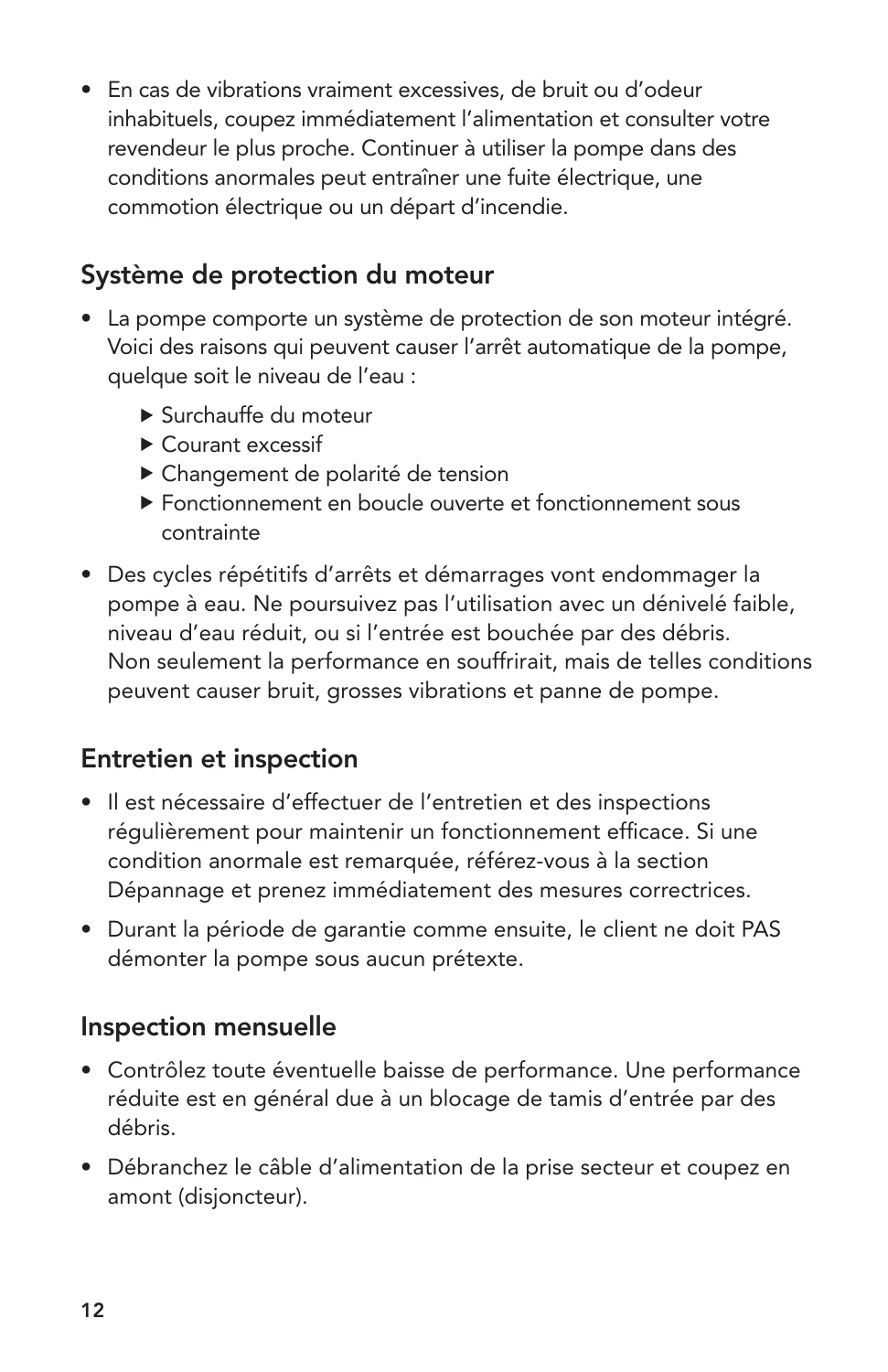- Débranchez l'évacuation de la pompe et sortez la pompe de l'eau.
- • Dégagez tous les débris accumulés de la surface de la pompe, de son tamis d'entrée et de sa roue.
- Assurez-vous que tous les boulons et écrous sont bien serrés.
- Ne démontez la pompe sous aucun prétexte. Son démontage annulerait sa garantie. Déléguez les problèmes de fonctionnement et d'entretien a un technicien qualifié.

## Préparation hivernale

- • En aucun cas la pompe ne doit être laissée dans de l'eau qui gèle.
- • Quand la pompe n'est pas utilisée pendant une longue période, lavez-la puis séchez-la bien, puis entreposez-la à l'intérieur.

Remarque : Effectuez toujours un essai de bon fonctionnement avant de remettre la pompe en service. Quand la pompe est laissée installée dans l'eau, il faut la faire tourner à intervalles réguliers (environ une fois par semaine).

## **Garantie**

Toutes les pompes TidalWave portent une garantie limitée de deux ans. Cette garantie limitée ne s'applique qu'à l'acheteur d'origine depuis la date de son achat d'origine (preuve nécessaire), elle est annulée dans chacune des hypothèses suivantes :

- La pompe a fonctionné en n'étant pas totalement immergée, ce qui a fait déclencher sa protection thermique. Des écumoires utilisant un filtrage vertical inadéquat peuvent créer des conditions de fonctionnement à sec.
- La pompe n'était pas alimentée sur un circuit secteur dédié.
- Le cordon a été coupé ou altéré.
- La pompe a subi un mésusage ou un abus.
- • L'étiquette portant le numéro de série a été enlevée.
- • La pompe a été démontée en tout ou en partie

## Exercice de la garantie

• En cas de demandes d'exercice de la garantie, la pompe doit être retournée à son lieu d'achat, accompagnée du reçu d'origine prouvant sa date d'achat.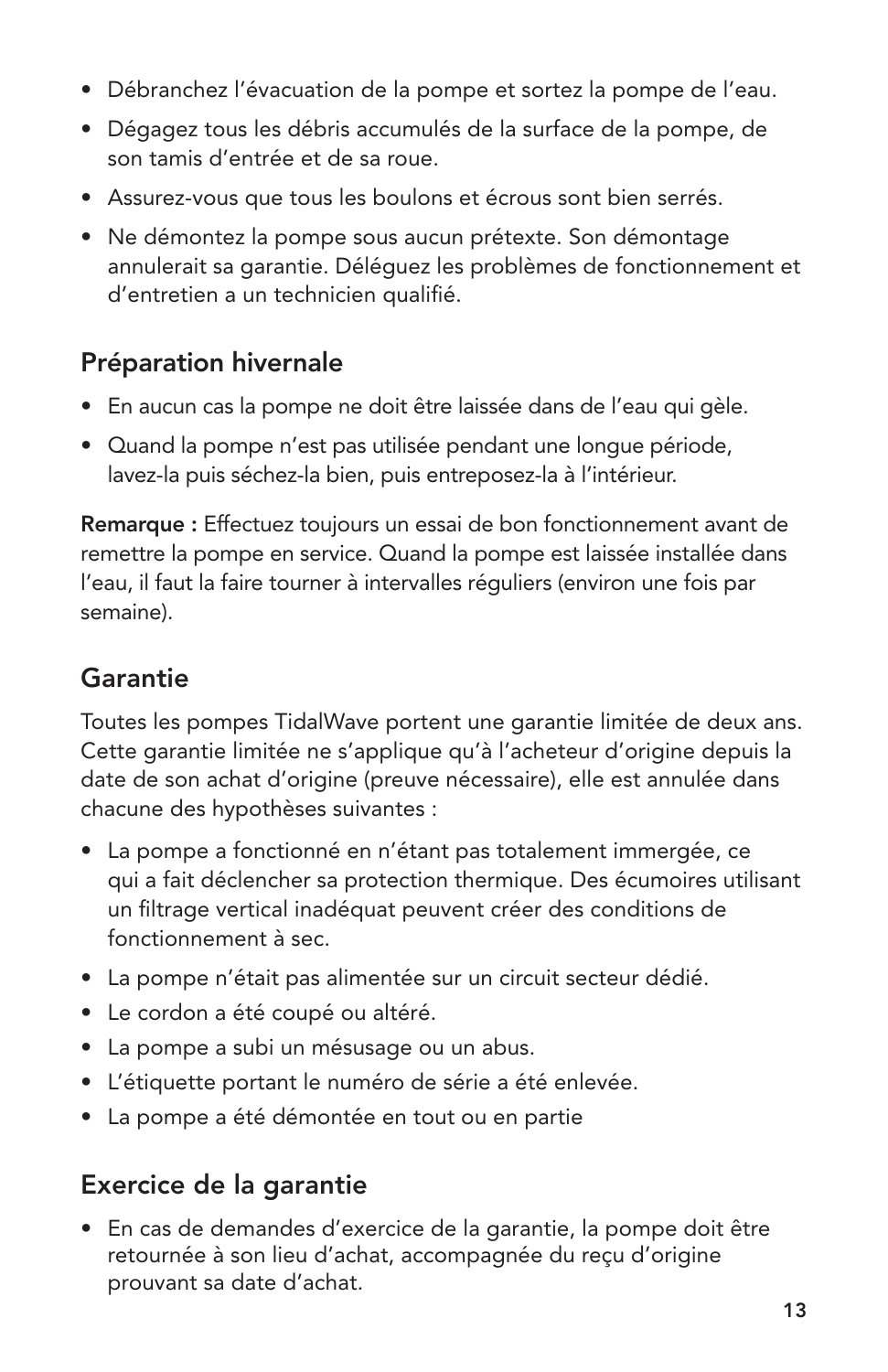| NO°            | <b>Description</b>     | $\overline{2}$                    |   |
|----------------|------------------------|-----------------------------------|---|
| $\overline{1}$ | Poignée                | 1<br>3                            |   |
| $\overline{2}$ | Câble                  | 5<br>4                            |   |
| 3              | Base de câble en époxy | Ę                                 |   |
| $\overline{4}$ | Couvercle supérieur    | 6<br>7                            |   |
| 5              | Coupure automatique    | 11                                |   |
| $\overline{6}$ | Palier (supérieur)     | 8                                 |   |
| $\overline{7}$ | Arbre                  | 12<br>9                           | D |
| 8              | Stator                 | 10<br>13                          |   |
| 9              | Rotor                  | 14                                |   |
| 10             | Palier (inférieur)     | 18                                |   |
| 11             | Carter de moteur       | 15<br>19                          |   |
| 12             | Support de palier      | 16                                |   |
| 13             | Lubrifiant             | $\bigcirc$ $\bigcirc$<br>20<br>17 |   |
| 14             | Joint mécanique        |                                   |   |
| 15             | Support de joint       |                                   |   |
| 16             | Joint à lèvre          | в                                 |   |
| 17             | Roue                   |                                   |   |
| 18             | <b>Bride</b>           |                                   |   |
| 19             | Enveloppe              |                                   |   |
| 20             | Tamis                  |                                   |   |
|                |                        |                                   |   |

|              | A-05             | A-05L            | $A-21$           | $A-31$ | $A-32$           |
|--------------|------------------|------------------|------------------|--------|------------------|
| IA,          | 9''              | 10''             | 10''             | 11"    | 15"              |
| B            | $7\frac{1}{2}$ " | $8\frac{1}{2}$ " | $8\frac{1}{2}$ " | 9''    | 13''             |
| $\mathsf{C}$ | $6\frac{1}{4}$ " | 7"               | 7"               | 7"     | $8\frac{1}{2}$ " |
| D            | 15''             | 17''             | 17''             | 18"    | 23''             |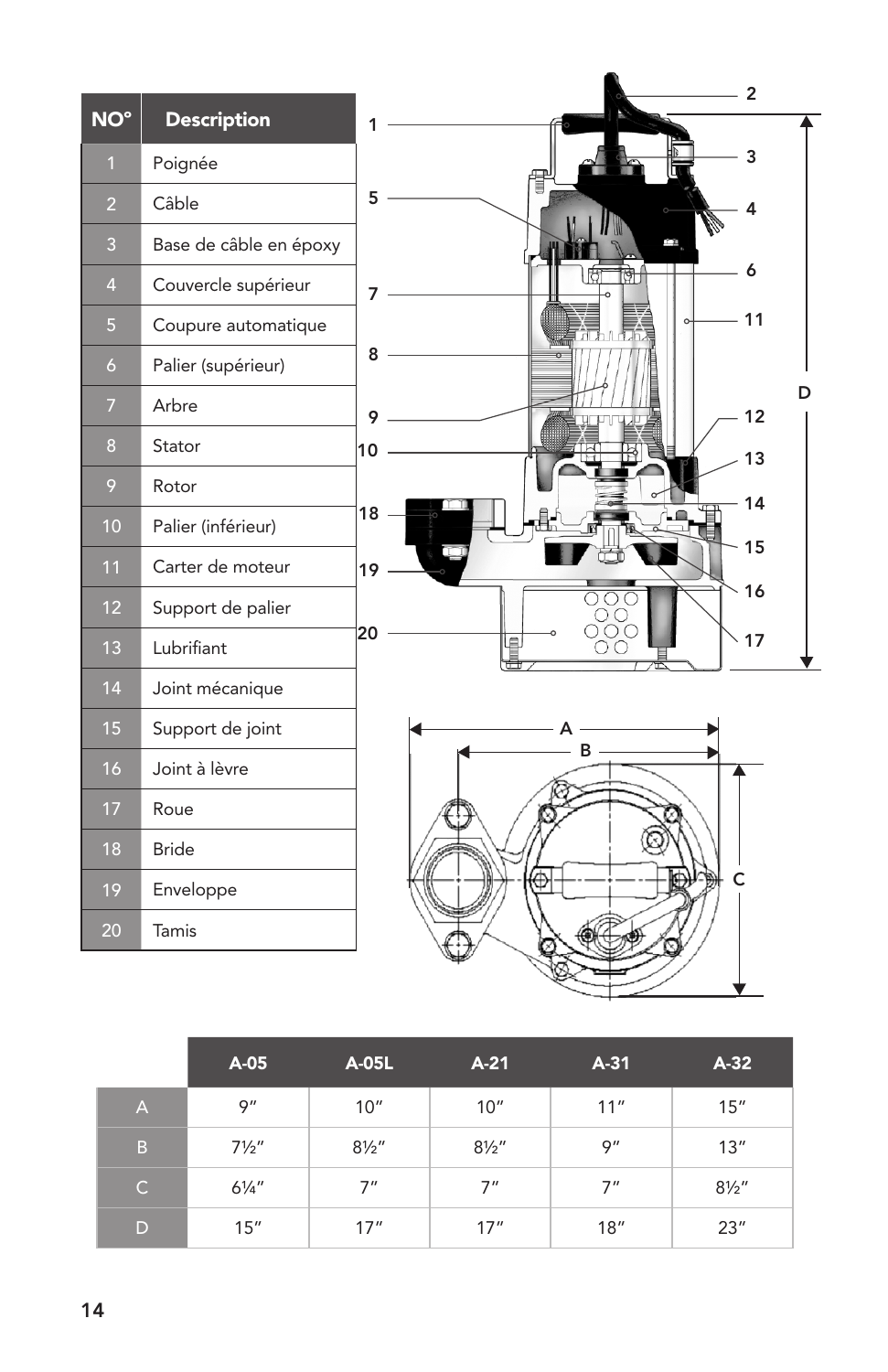## Guide de dépannage

Coupez toujours électriquement la pompe avant d'intervenir dessus. La non-observation de cette précaution peut causer un accident grave.

Avant de demander des réparations, lisez attentivement ce livret d'instructions. Si vous n'y décelez pas la solution au problème, contactez votre revendeur.

| Problème                                    | Cause possible                                | Solution possible                                                                                 |  |  |  |
|---------------------------------------------|-----------------------------------------------|---------------------------------------------------------------------------------------------------|--|--|--|
|                                             | L'alimentation secteur<br>est coupée          | Établissez l'alimentation secteur                                                                 |  |  |  |
|                                             | Panne secteur.                                | Contrôlez l'arrivée du secteur ou<br>contactez la régie d'électricité locale                      |  |  |  |
| La pompe ne<br>démarre pas                  | Chute/pointe de tension                       | Contrôlez/remplacez le disjoncteur<br>différentiel                                                |  |  |  |
|                                             | Le cordon secteur n'est<br>pas branché        | Branchez le cordon secteur                                                                        |  |  |  |
|                                             | La pompe chauffe trop                         | Submergez bien la pompe/Élevez<br>le niveau d'eau/Laissez la pompe<br>refroidir                   |  |  |  |
| La pompe<br>s'arrête après<br>son démarrage | Chute en ligne                                | Contrôlez longueur et calibre du câble<br>d'alimentation Contrôlez ou remplacez<br>le disjoncteur |  |  |  |
|                                             | La roue est bloquée                           | Éliminez les débris de la chambre de<br>roue                                                      |  |  |  |
|                                             | Blocage par de l'air                          | Redémarrez/Nettoyez la valve d'air                                                                |  |  |  |
| Écoulement<br>d'eau réduit<br>ou inexistant | Obstruction dans la<br>pompe ou la tuyauterie | Dégagez l'obstruction                                                                             |  |  |  |
|                                             | La tuyauterie est trop<br>longue              | Réduisez la longueur des tuyaux                                                                   |  |  |  |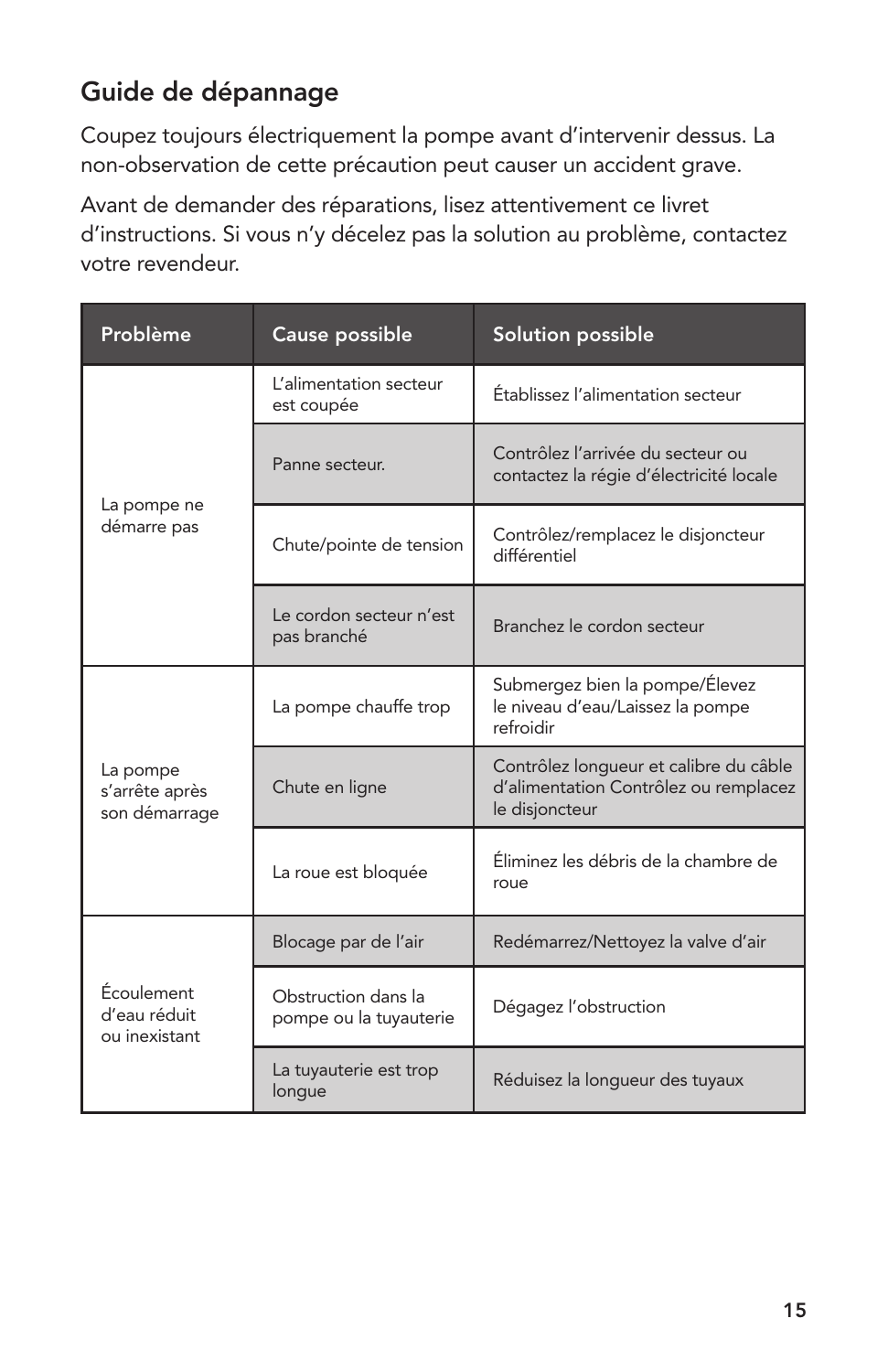## Introducción

Gracias por seleccionar las bombas TidalWave serie A-05/A-05L/A-21/A-31/A-32. Antes de usar esta bomba, tómese un momento para estudiar este manual.

Para evitar un accidente, no use la bomba de ninguna manera diferente de la que se describe en este manual. Tenga en cuenta que el fabricante no puede hacerse responsable por los accidentes que surjan del hecho de que el producto no se haya utilizado según se indicó. Después de leer este manual, consérvelo como referencia para el caso de que hubiera preguntas durante el uso. El uso de la bomba de una manera que no esté indicada anulará la garantía.

| Modelo <sup>°</sup> | Б<br><b>Max</b> | 10'  | 15'               | 20'  | 25'  | 30'  | 35'             | 40'            | 45'  | 50'  | 55'  | 60'<br>п |
|---------------------|-----------------|------|-------------------|------|------|------|-----------------|----------------|------|------|------|----------|
| A-05 (gph)          | 3165            | 2840 | 2500              | 2155 | 1875 | 1455 | 935             | 320            |      |      |      |          |
| (gpm)               | 53              | 47   | 42                | 36   | 31   | 24   | 16              | 5 <sup>2</sup> |      |      |      |          |
| A-05L (gph)         | 5040            | 4320 | 3600              | 2820 | 1920 | 840  |                 |                |      |      |      |          |
| (gpm)               | 84              | 72   | 60                | 47   | 32   | 14   |                 |                |      |      |      |          |
| $A-21$ (gph)        | 5810            | 5325 | 4824              | 4335 | 3770 | 3140 | 2400            | 530            | 540  |      |      |          |
| (gpm)               | 97              | 89   | 80                | 72   | 63   | 52   | 40              | 26             | O)   |      |      |          |
| $A-31$ (gph)        | 9300            | 8150 | 6830              | 5535 | 4120 | 2535 | 625             |                |      |      |      |          |
| (gpm)               | 155             | 136  | 114               | 92   | 68   | 42   | 13 <sup>°</sup> |                |      |      |      |          |
| A-32 (gph)          |                 |      | 12000 11040 10440 | 9780 | 9000 | 8280 | 7560            | 6780           | 5580 | 4920 | 3890 |          |
| (gpm)               | 200             | 184  | 174               | 163  | 150  | 138  | 126             | 113            | 98   | 82   | 38   |          |

\* La operación de las bombas fuera del rango recomendado puede causar daños y falla pre matura de los rodamientos.



Punto de rendimiento óptimo

Rango de operación recomendado

No operar en este rango

## Antes de la operación y de la instalación

- Cuando se entrega la bomba, realice primero las siguientes verificaciones:
	- • Verifique si durante el transporte han sufrido daños la bomba o el cable de alimentación eléctrica.
	- • Verifique el número de modelo para asegurarse de que el producto sea el que se solicitó, y verifique que la tensión y frecuencia sean las correctas.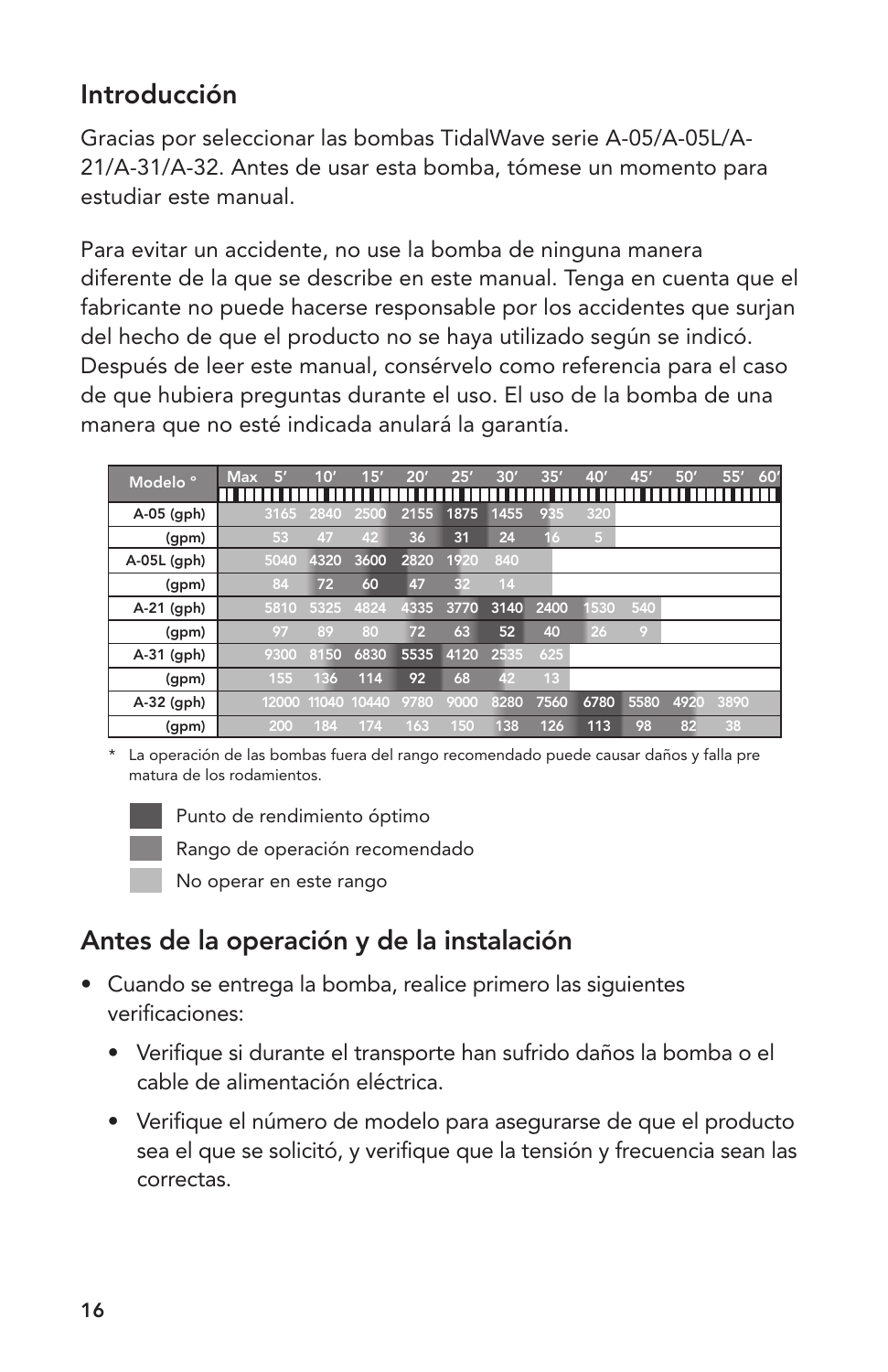## Precaución

- • NO haga funcionar este producto en ninguna condición diferente de aquéllas para las que se lo especificó. Si no se observa esta precaución puede producirse un choque eléctrico, fugas eléctricas, incendio, fugas de agua u otros problemas.
- Las bombas A-05/A-05L/A-21/A-31 requieren una fuente de alimentación monofásica de 115 volts / 60 Hz. La bomba A-32 requiere una fuente de alimentación monofásica de 230 volts / 60 Hz. Verifique siempre que la alimentación suministrada cumpla con los requisitos indicados en la cubierta superior de la bomba.
- • NO aplique ninguna pintura sobre el cuerpo de acero inoxidable del motor. La capacidad de enfriamiento reducida ocasionará sobrecalenta miento y sobrecarga, e introducirá reducciones de rendimiento indeseables, apagados periódicos y mal funcionamiento de la bomba.
- No coloque nunca su mano o cualquier objeto en o cerca de la abertura de entrada mientras este equipo esté funcionando. Si la entrada de la bomba estuviera obstruida, desconecte siempre la fuente de alimentación, la caja de fusibles o el interruptor automático, y espere hasta que el motor se haya detenido por completo antes de intentar quitar el material que estuviera atascado.
- • Asegúrese de que el enchufe de alimentación eléctrica y el tomacorriente de CA estén protegidos y alejados del agua o de la manguera de descarga de la bomba, a fin de prevenir choques eléctricos o cortocircuitos accidentales.
- Haga funcionar la bomba siempre sumergida por completo en agua.
- • Evite la operación en seco, que no sólo reducirá el rendimiento sino que puede hacer que la bomba se sobrecaliente o funcione defectuosamente, lo que da lugar a fugas eléctricas, choque eléctrico o falla prematura.

#### • PRECAUCIÓN:

ESTA BOMBA ES PARA UTILIZAR EN UN CIRCUITO PROTEGIDO POR UN INTERRUPTOR DE FALLA A TIERRA.

#### • PRECAUCIÓN: ESTA BOMBA SE HA EVALUADO ÚNICAMENTE PARA FUNCIONAR EN AGUA.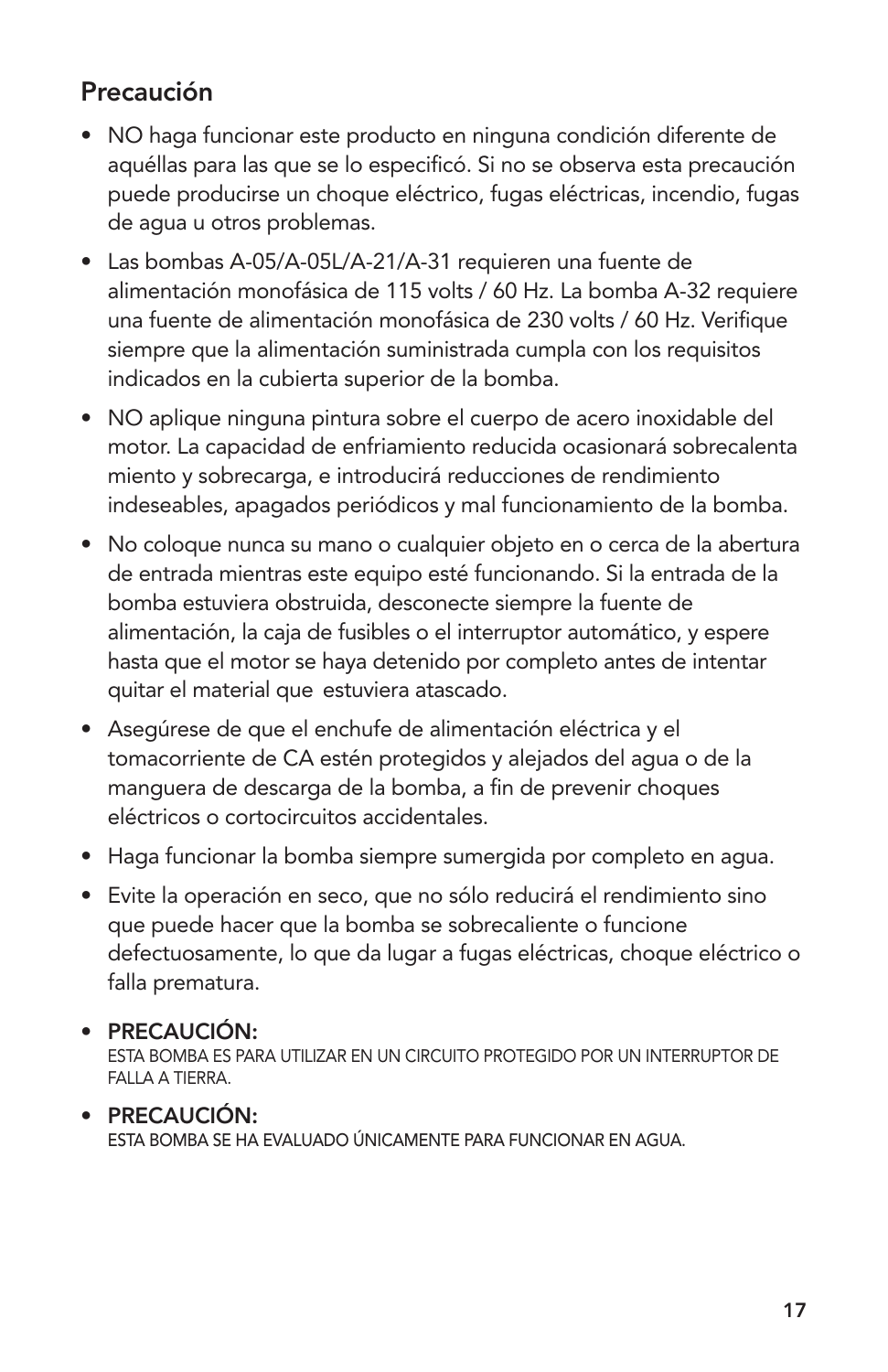## Antes de comenzar

- • Revise la placa de identificación del modelo para asegurarse una vez más de que las especificaciones de tensión y de frecuencia del producto sean las correctas.
- El ajuste del interruptor automático u otro protector de sobrecarga debe hacerse de acuerdo con la corriente nominal de la bomba.
- Desconecte la fuente de alimentación o el interruptor automático antes de insertar el enchufe en la fuente de alimentación, para evitar el choque eléctrico, cortocircuito o arranque inesperado de la bomba, lo que podría provocar lesiones.
- No haga funcionar nunca la bomba mientras esté suspendida en el aire. El retroceso puede provocar lesiones u otros accidentes mayores.

## Seguridad eléctrica

- • El conexionado eléctrico debe ser instalado por un electricista calificado, de acuerdo con todas las reglamentaciones de seguridad aplicables. El conexionado incorrecto puede provocar el mal funcionamiento de la bomba, un choque eléctrico o un incendio.
- Las bombas deben funcionar en un circuito dedicado, apto para una corriente de 15 A como mínimo.
- La bomba debe estar protegida por un interruptor de falla a tierra (GFCI).
- • La bomba debe enchufarse en un tomacorriente estándar de tres terminales con una correcta puesta a tierra.
- • No corte el cable eléctrico. Si un cable con el aislamiento cortado u otro daño se sumerge en agua, existe el peligro de que el agua penetre en el motor de la bomba y provoque un cortocircuito. Esto puede causar daños a la bomba, choque eléctrico o incendio. La alteración del cable eléctrico, del tipo que sea, anulará la garantía.
- • Nunca mueva ni maneje la bomba tirando del cable eléctrico. Asegúrese de que el cable eléctrico no quede excesivamente doblado o retorcido, que no se frote contra una estructura de un modo que pudiese dañarlo, y que no entre en contacto con superficies calientes.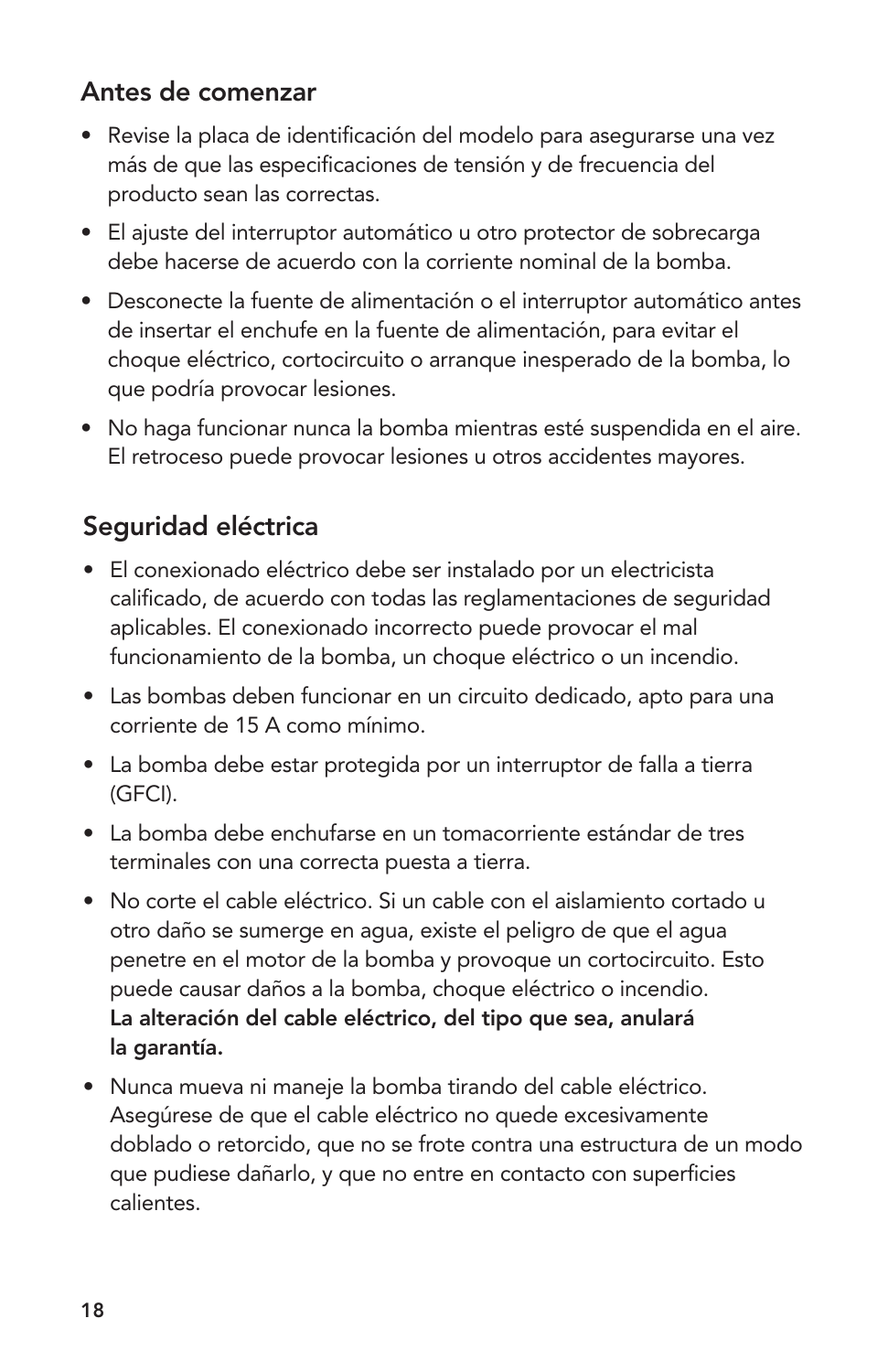## Operación

- • En caso de que se produzca un apagón de energía, desconecte la alimentación eléctrica de la bomba para evitar un arranque inesperado cuando se restaure la energía.
- • Preste especial atención al nivel de agua cuando la bomba esté funcionando. La operación en seco puede hacer que la bomba funcione mal. La bomba debe funcionar siempre completamente sumergida.
- En caso de que exista excesiva vibración, ruido inusual u olor, desconecte la alimentación eléctrica de inmediato y consulte con su distribuidor más cercano. Si se continúa con la operación de la bomba en condiciones anormales, pueden producirse fugas eléctricas, choque eléctrico o incendio.

## Sistema de protección del motor

- La bomba cuenta con un sistema de protección del motor. Las razones que siguen a continuación pueden hacer que la bomba se detenga automáticamente, cualquiera sea el nivel de agua.
	- Sobrecalentamiento del motor
	- Corriente excesiva
	- Cambio de la polaridad de la tensión
	- Operación con fase abierta u operación con restricciones
- La repetición de ciclos de detención y nuevo arranque dañará la bomba de agua. No continúe la operación con altura de impulsión reducida o bajo nivel de agua, o si la entrada está obstruida por desperdicios. No sólo se deteriorará el desempeño, sino que tales condiciones pueden además causar ruido, vibración fuerte y falla de la bomba.

#### Mantenimiento e inspección

- • El mantenimiento e inspecciones periódicas son una necesidad para que el funcionamiento sea continuo y eficiente. Si se observa cual quier condición anormal, consulte la sección de Localización de fallas y tome medidas correctivas de inmediato.
- • Ya sea durante o después del período de garantía, el cliente NO debe desmontar la bomba por ninguna razón.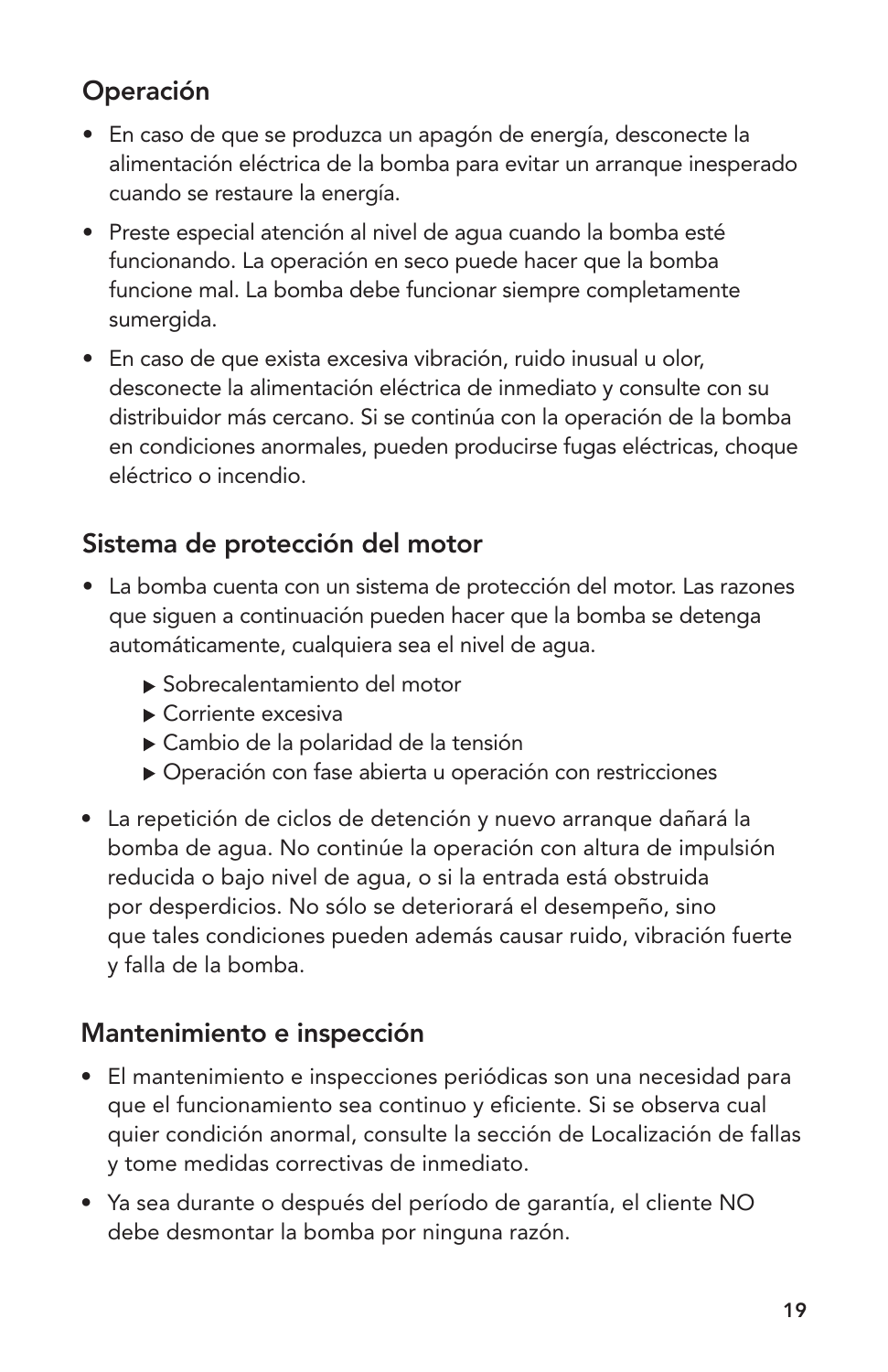## Inspección mensual

- • Verifique si existe alguna reducción en el rendimiento. El rendimiento reducido se debe normalmente a desperdicios que bloquean el filtro de admisión.
- • Extraiga el cable de alimentación eléctrica del tomacorriente y desconecte la fuente de alimentación (interruptor automático).
- • Desconecte la descarga de la bomba y quite la bomba del agua.
- • Elimine los desperdicios que se hubieran acumulado en la superficie de la bomba, el filtro de entrada y el impulsor.
- Asegúrese de que todas las tuercas y pernos estén sujetos firmemente.
- • No desmonte la bomba por ninguna razón. El desmontaje anulará la garantía de la bomba. Si tiene problemas de operación o de mantenimiento, consulte con un técnico calificado.

### Acondicionamiento para el invierno

- • Bajo ninguna circunstancia debe dejarse la bomba en agua congelada.
- Cuando la bomba vaya a estar fuera de uso durante un período prolongado, lávela y séquela bien, y luego almacénela en interiores.

Nota: realice siempre una operación de prueba antes de poner la bomba en operación nuevamente. Cuando la bomba se deja instalada en el agua, debe hacérsela funcionar a intervalos regulares (alrededor de una vez por semana).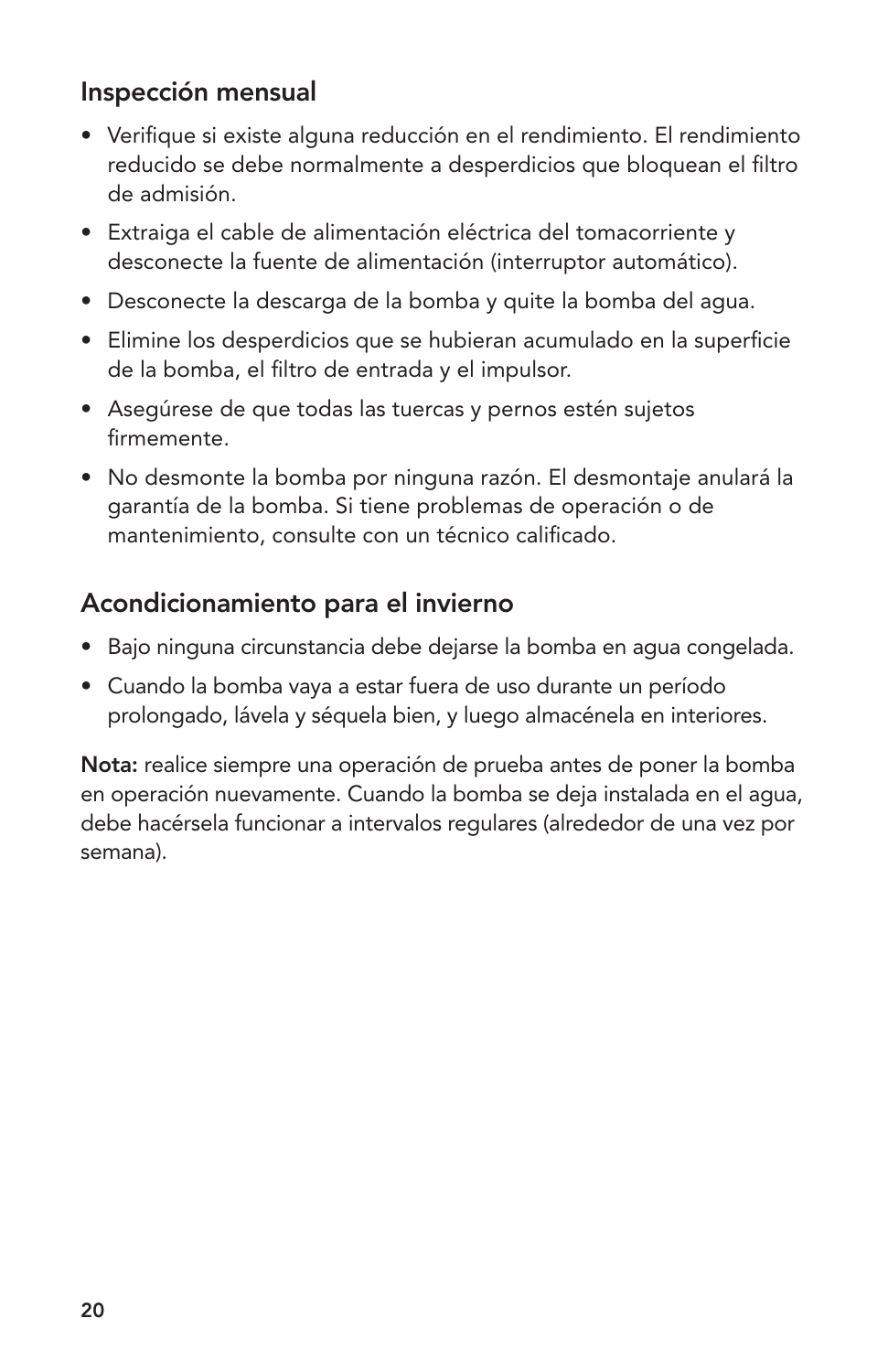## Garantía

Todas las bombas TidalWave cuentan con una garantía limitada por dos años. Esta garantía limitada se extiende exclusivamente al comprador original, comienza a partir de la fecha del recibo de compra original, y se anula en cualquiera de las siguientes circunstancias:

- La bomba se ha hecho funcionar cuando no estaba sumergida por completo, lo que hizo que se dispare la protección térmica. Los coladores que utilizan una filtración vertical inadecuada pueden crear condiciones de 'funcionamiento en seco'.
- • La bomba no se hizo funcionar en un circuito dedicado.
- • El cable de alimentación eléctrica fue cortado o alterado.
- • La bomba ha sufrido un mal uso o maltrato.
- • Se ha quitado la etiqueta con el número de serie.
- La bomba ha sido desmontada total o parcialmente.

## Reclamaciones de garantía

• En caso de reclamaciones de garantía, la bomba debe regresarse al lugar en el que se la compró, acompañada por el recibo original.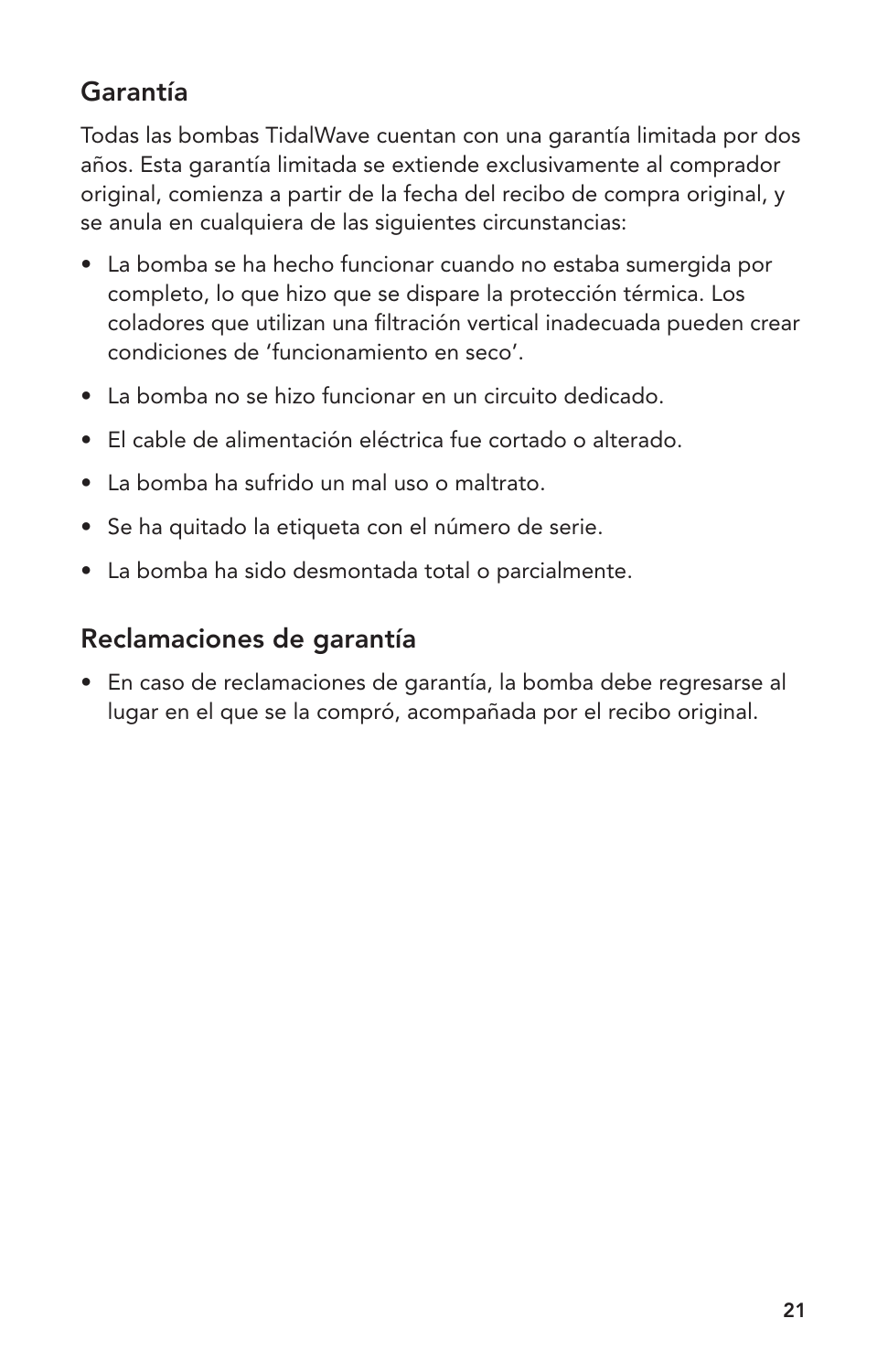| NO°            | <b>Descripción</b>                |
|----------------|-----------------------------------|
| $\overline{1}$ | Manija                            |
| 2              | Cable                             |
| 3              | Base de epoxi para<br>cable       |
| A              | Cubierta superior                 |
| 5              | Autocut                           |
| 6              | Rodamiento de bolas<br>(superior) |
| 7              | Eje                               |
| 8              | Estator                           |
| 9              | Rotor                             |
| 10             | Rodamiento de bolas<br>(inferior) |
| 11             | Carcasa del motor                 |
| 12             | Soporte de rodamiento             |
| 13             | Lubricante                        |
| 14             | Sello mecánico                    |
| 15             | Soporte de sello                  |
| 16             | Sello de labio                    |
| 17             | Impulsor                          |
| 18             | Brida                             |
| 19             | Envoltura                         |
| 20             | Cesta de aspiración               |



|                | A-05             | A-05L            | $A-21$           | $A-31$ | $A-32$           |
|----------------|------------------|------------------|------------------|--------|------------------|
| $\overline{A}$ | 9''              | 10"              | 10''             | 11"    | 15"              |
| B              | $7\frac{1}{2}$ " | $8\frac{1}{2}$ " | $8\frac{1}{2}$ " | 9''    | 13''             |
| $\mathsf{C}$   | $6\frac{1}{4}$ " | 7"               | 7"               | 7"     | $8\frac{1}{2}$ " |
| D              | 15"              | 17''             | 17''             | 18"    | 23''             |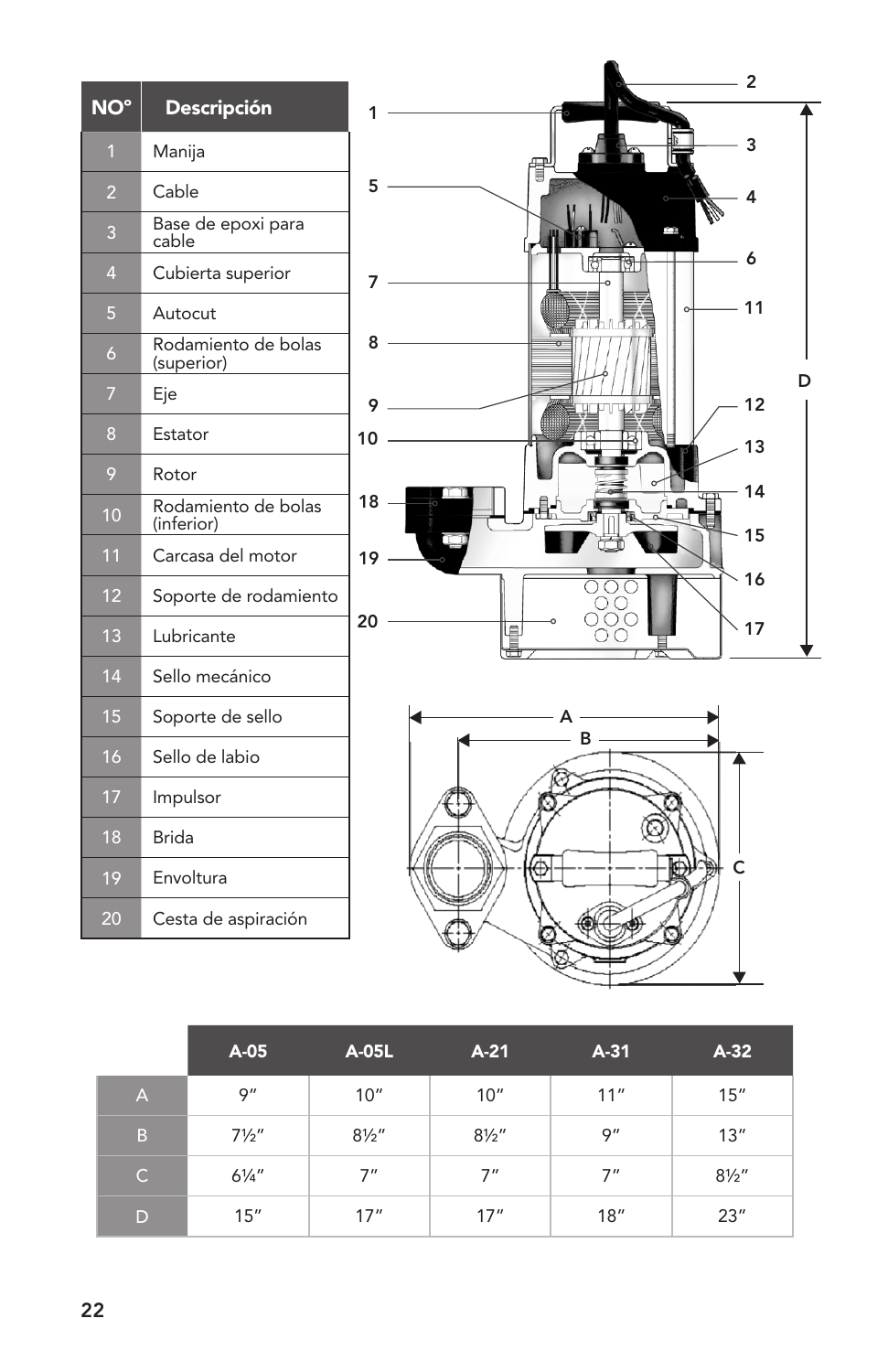## Guía de localización de fallas

Desconecte siempre la alimentación eléctrica de la bomba antes de inspeccionarla. Si no se observa esta precaución, puede producirse un grave accidente.

Antes de pedir reparaciones, lea cuidadosamente este folleto de instrucciones. Si el problema persiste, contacte con su distribuidor.

| Problema                                      | Causa posible                                              | Solución posible                                                                                                                         |  |  |  |
|-----------------------------------------------|------------------------------------------------------------|------------------------------------------------------------------------------------------------------------------------------------------|--|--|--|
|                                               | La alimentación eléctrica<br>está desconectada             | Conecte la alimentación eléctrica                                                                                                        |  |  |  |
| La bomba no                                   | Corte del suministro<br>eléctrico                          | Revise la fuente de alimentación o<br>contacte con la compañía local de<br>electricidad                                                  |  |  |  |
| arranca                                       | Caída de tensión /<br>Sobrecarga                           | Revise / reemplace el interruptor de<br>falla a tierra (GFCI)                                                                            |  |  |  |
|                                               | El cable de<br>alimentación eléctrica<br>no está conectado | Conecte el cable de alimentación<br>eléctrica                                                                                            |  |  |  |
|                                               | La bomba está<br>sobrecalentada                            | Sumerja la bomba / Eleve el nivel de<br>aqua / Deje que la bomba se enfríe                                                               |  |  |  |
| La bomba se<br>detiene después<br>de arrancar | Sobrecarga de<br>alimentación eléctrica /<br>corriente     | Verifique la longitud y calibre del cable<br>de alimentación eléctrica. Revise o<br>reemplace el interruptor de falla a<br>tierra (GFCI) |  |  |  |
|                                               | El impulsor está<br>bloqueado                              | Elimine los desperdicios de la cámara<br>del impulsor                                                                                    |  |  |  |
|                                               | Esclusa neumática                                          | Vuelva a arrancar / Limpie la válvula<br>de aire                                                                                         |  |  |  |
| Caudal de agua<br>disminuido o cero           | Obstrucción en la<br>bomba o en las tuberías               | Despeje la obstrucción                                                                                                                   |  |  |  |
|                                               | Las tuberías son<br>demasiado largas                       | Reduzca la longitud de las tuberías                                                                                                      |  |  |  |